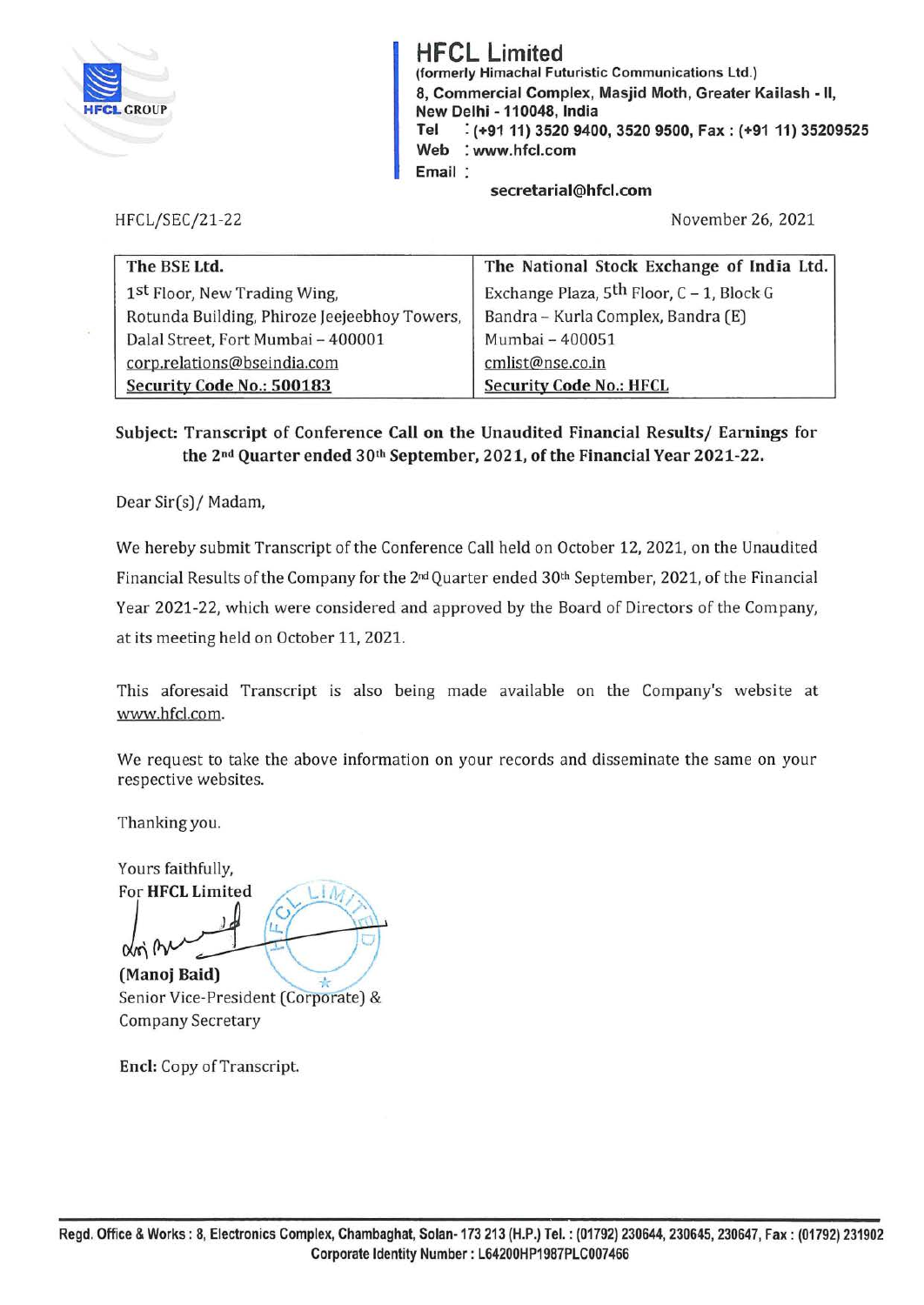

# "HFCL Limited Q2 FY2022 Earnings Conference Call"

October 12, 2021







**MANAGEMENT**:

**MR. MAHENDRA NAHATA – PROMOTER & MANAGING DIRECTOR – HFCL LIMITED MR. V. R. JAIN – CHIEF FINANCIAL OFFICER – HFCL LIMITED MR. MANOJ BAID – COMPANY SECRETARY – HFCL LIMITED MR. AMIT AGARWAL – HEAD INVESTOR RELATIONS -HFCL LIMITED**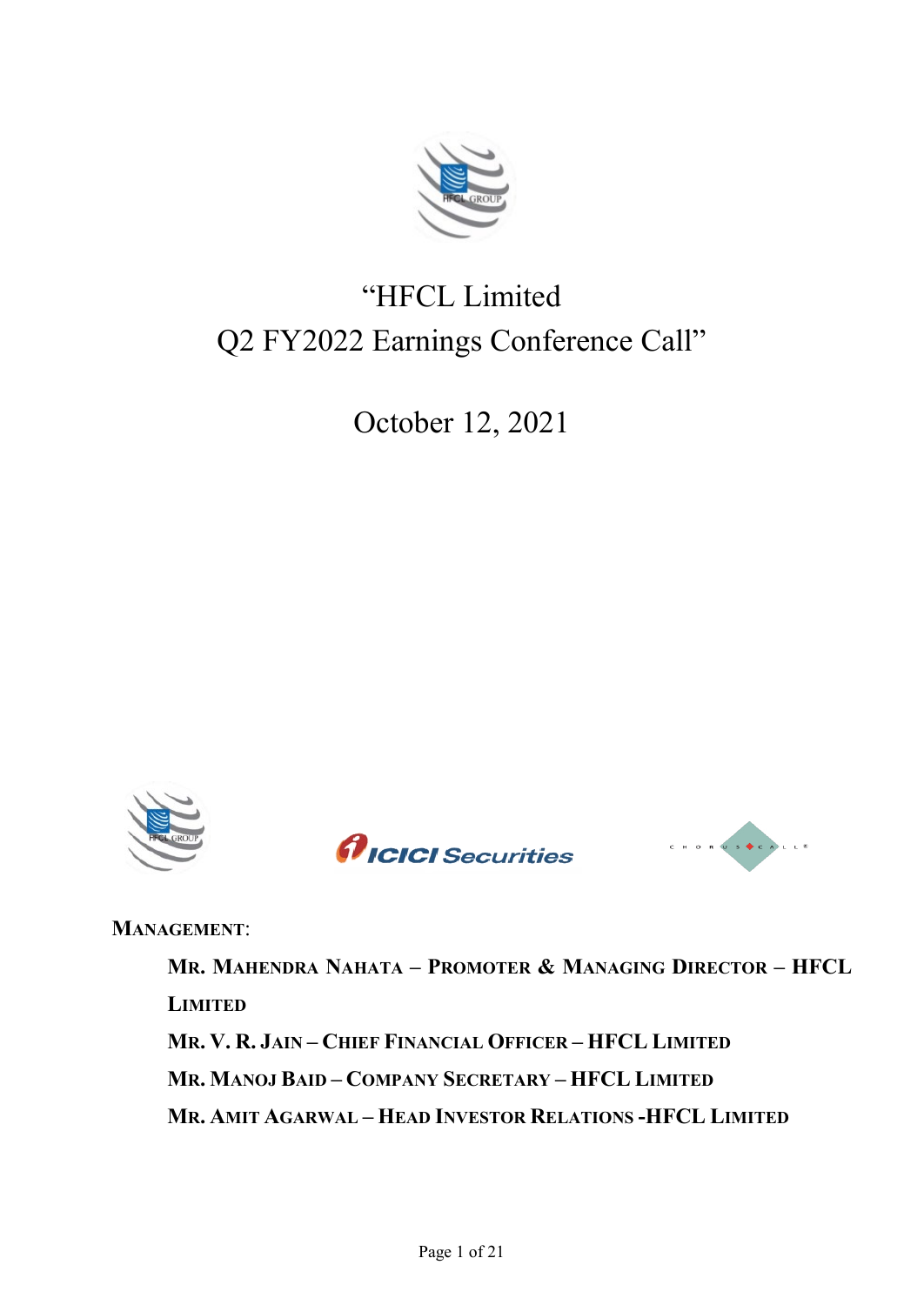

**Moderator** Ladies and gentlemen, good day and welcome to the Q2 FY2022 earnings conference call of HFCL Limited hosted by ICICI Securities. On the call, we have with us today Mr. Mahendra Nahata, Promoter & Managing Director, Mr. V.R. Jain, Chief Financial Officer, Mr. Manoj Baid, Company Secretary and Mr Amit Agarwal, Head Investor Relations. As a reminder, all participant lines will be in the listen-only mode and there will be an opportunity for you to ask questions after the presentation concludes. Should you need assistance during the conference call, please signal an operator by pressing '\*' and then '0' on your touchtone phone. Please note that this conference is being recorded. I now hand the conference over to the management for their opening remarks. Thank you and over to you!

**Mahendra Nahata:** Ladies and gentlemen, good morning and greetings for the festive season. Thank you for making it to HFCL's earnings call for the second quarter and half year of FY'22. The Q2 of FY'22 results, press release and investor presentations are available on the website of the Company and the stock exchanges. Rapid vaccination and responsible social conducts are appearing to help reign in the pandemic. I wish and hope that the Country and the world is way past the worst. It is important still to keep the vigil up while we usher into more stable and prosperous future henceforth.

> For HFCL, our resilience and uncompromised focus on profitable growth, capability ramp up, innovation and expansion of product portfolio as well as manufacturing capacities would serve well, going forward. Our drive to emerge as a technology led enterprise that innovates and manufactures for the world is deepening at the right time. Digital connectivity and data security will be the twin foundations of the post -COVID world. Dense fiberization, high speed data transmission and secured transmission network would feature amongst the fastest growing economic themes, right through this decade and right across the globe. HFCL find itself in the right place to actively participate in this abundant growth opportunities to maximize stakeholders' value.

> Going by various global estimates, India is well on course to emerge as one of the fastest growing major economy - from the next fiscal year of 2022-2023. I hold a firm conviction on the ensuing decade turning out to be India's decade. The Opportunity landscape is brimming with better prospects and we are entering into the golden phase of sustained economic growth. HFCL's opportunity landscape appears even much brighter. BharatNet phase II, explosive FTTH demand growth, additional 4G spectrum allocations to telcos, 5MHz 4G spectrum approval to Indian Railways and subsequent rollout of 5G, PLI scheme for Telecom and Networking products, Government's initiatives in procuring indigenously developed defense products backed by Atmanirbhar Bharat and Make in India program, are all going to propel HFCL into its next orbit, in the coming quarters.

> The Bharat Broadband Network Limited has invited bids for implementation in PPP mode to roll out high speed broadband services in the rural areas across 16 states. This network is projected to have a demand of approx. 12 lakhs kilometer of fiber optic cable, comprising of both overheads and underground cables. This massive demand of fiber optic cables coupled with the demand of associated Transport and Access equipment like Wi-Fi and Optical Access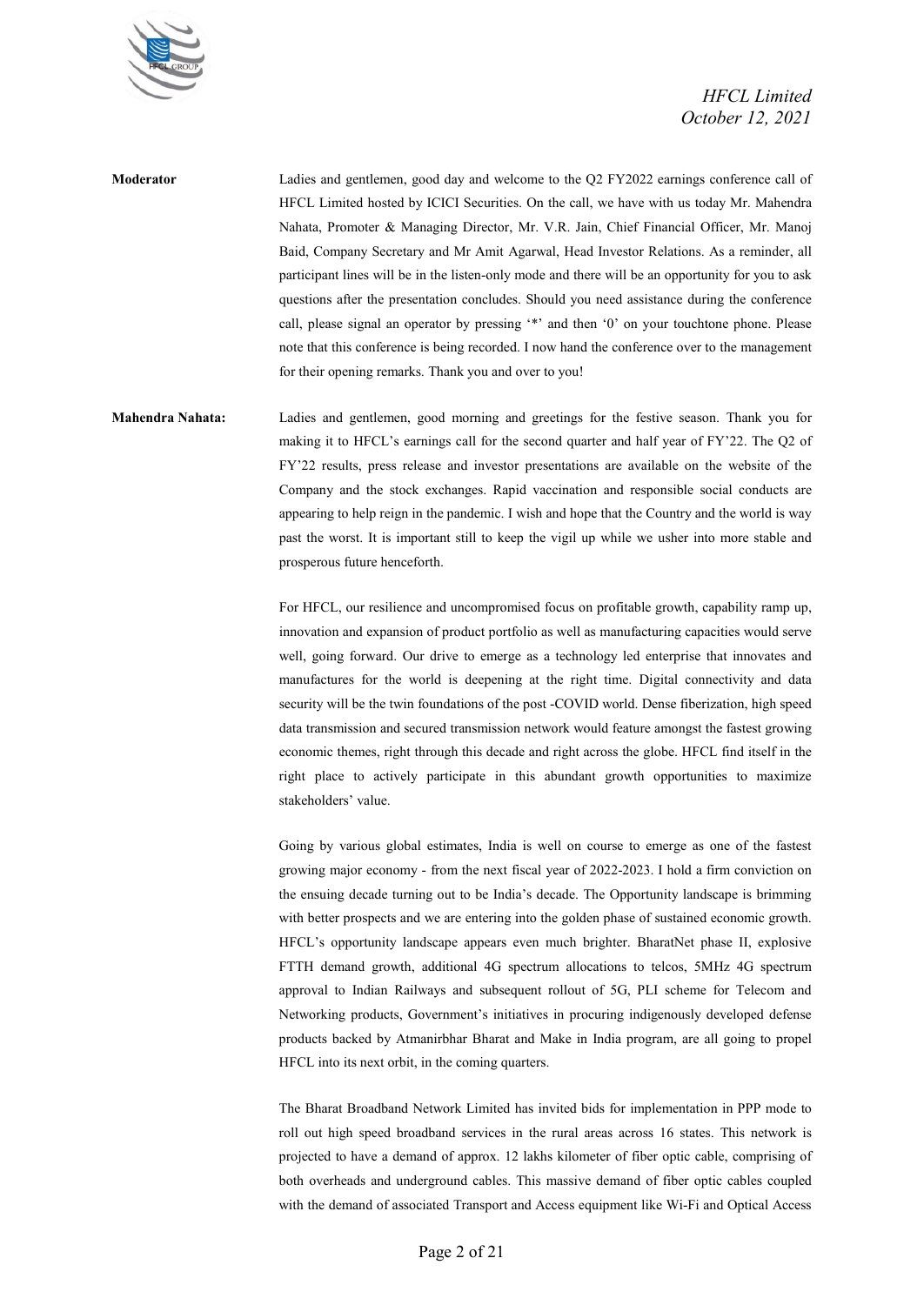

Equipment presents tremendous business opportunity for the Company both in equipment and project segment.

Currently, India has a fiber base network panning across 28 lakh fiber kilometers as against a target set up by the National Broadband Mission to deploy as much as 50 lakh kilometers of optic fibre by 2024. The recent allocation of additional spectrum for 4G wireless services to telcos will benefit HFCL with added demand for optic fiber cable and also turnkey projects. Union Cabinet approving 5 MHz 4G spectrum for Indian Railways in the month of June 2021, presents another huge opportunity for us. The project targeted to be completed in five years, is estimated to cost over Rs.25,000 Crores. The project entails to provide secure voice, video as well as data communication services for operational, safety, and security applications for the National Transporter's Network.

The 4G LTE (Long-Term Evolution) specific system to railways will be used for modernizing, signaling and upgrading train communication while also maintaining constant communication between loco pilots and guards. We see a huge opportunities from this modernization campaign of the Indian Railways.

As we all know, trial spectrum for 5G has already been allotted to the telecom operators. Auctions for commercial use of 5G spectrum is expected to happen in the beginning of 2022. Rollout of 5G network will result in massive increase in demand of fiber optic cables. In addition to the related radio access network and other required equipment, this again presents an excellent market opportunity for the Company. The Company will be present in a large number of equipment and services segment required for 5G network.

5G network implementation presents a very attractive opportunity for the Company both in domestic and international markets. We have one of the largest capacities of manufacturing fiber optic cables which will see huge upsurge in demand when 5G networks are implemented. We have started development of 5G Radio Access Networks both for Macro Cells and Small Cells, which will be required in very large numbers. We are in the process of developing transport network equipment like Routers and Front Hall Gateways, which are also required for 5G networks in a large capacity.

In order to capitalize these opportunities, it is imperative for HFCL to keep pace with capacity and capability buildup. We have made significant strides towards advancement of technological and R&D capabilities and ramped up our manufacturing capacities across our optical fiber and cable business. Upon completion of our ongoing capex, existing capacities of optical fibre, optical fiber cable and FTTH cables shall increase by 20% to 25% and new capacity would also add new types of cables like Microduct, Micromodule, and Advance Ribbon Cable amongst others.

Our newly commissioned R&D center in Bengaluru is shaping up well. This is our dedicated R&D center for 5G products and Wi-Fi products, we remain committed to steadily invest in R&D capabilities, innovate and remain nimble to capture the opportunities ahead. The PLI scheme has been introduced at the most appropriate time. The scheme will go a long way to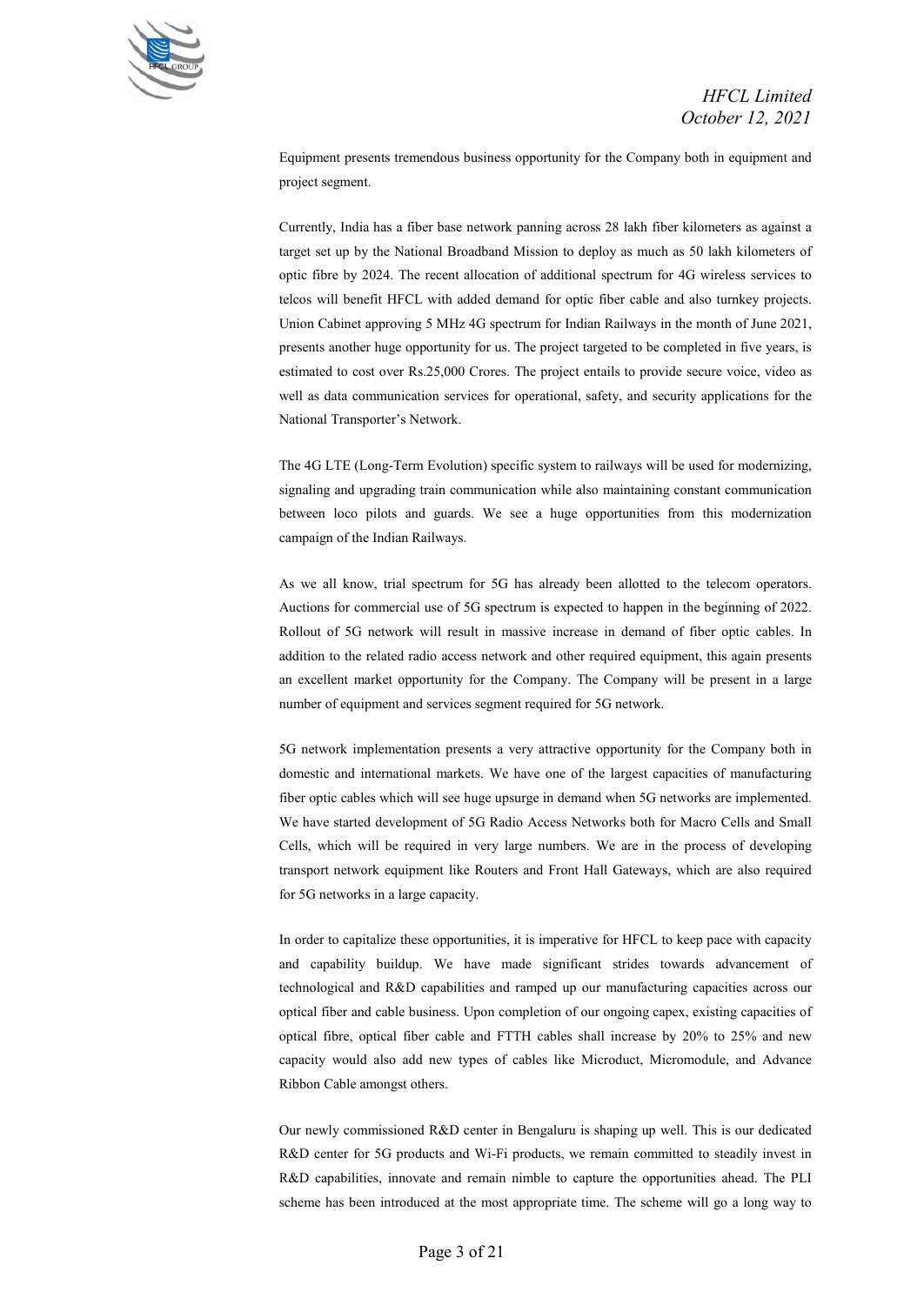

make our Country a global hub for telecom innovation. HFCL through its wholly owned subsidiary HFCL Technologies Private Limited, has also submitted its application under (PLI) scheme.

We continue to consciously evolve our revenue mix toward enhanced share of margin accretive products and capital efficient projects. As of September 30, 2021 our consolidated order book stood at ~Rs.5,822 Crores. New orders for fiber optic cable and equipment are being received regularly by the Company. Last week we have received order worth Rs.287.96 Crores from RailTel Corporation of India to set up a secured network for Indian Air Force. The Board of Directors of your Company has approved fund raising of up to Rs.750 Crores on September 3, 2021, which was also approved by the shareholders at the Annual General Meeting held on September 30, 2021.

We are happy to share that, Infomerics Valuation And Rating Private Limited, a RBI and SEBI registered credit rating agency, has assigned A rating and with stable outlook for long term and A1 for short term bank facilities to the Company. Existing credit rating by CARE Ratings stands at A-; negative for a long term bank facilities and as A2 for short term bank facilities. The Board has approved allotment of 49,34,300 equity shares having face value of Re.1 each to HFCL Employees' Trust on July 15, 2021 for implementing the benefits of HFCL Employees' Long Term Incentive Plan 2017,in lieu of exercise of the vested ESOPs granted to the eligible employees of the Company.

Let me now brief you on key performance metrics of the quarter and the half-year. Revenue for Q2 FY22 stood at Rs.1,122.05 Crores as compared to Rs.1,054.32 Crores in Q2 FY21 just recording a year on year growth of 6.42%. EBITDA for the quarter stood at Rs.173.20 Crores as compared to Rs.137.47 Crores in Q2 of FY2021; EBITDA margin increased by 240 basis points and stands at 15.44% for Q2 of FY2022.

For Q2 FY2022, profit after tax rose to Rs.85.94 Crores as compared to Rs.53.32 Crores of Q2 of FY2021 recording a growth of 61.18%. PAT margin also improved by 260 basis points to 7.66% in Q2 of FY2022 as compared to 5.06% in Q2 of FY2021. For the half year ended on September 30, 2021, the Company reported consolidated revenue of Rs.2,328.92 Crores as against Rs.1,754.10 Crores in September, 2020.

EBITDA of Rs.364.74 Crores as against Rs.220.04 Crores in September, 2020. Profit before tax of Rs.239.29 Crores as against Rs.104.60 Crores in September, 2020 and profit after tax stood of Rs.176.63 Crores as against Rs.74.60 Crores in September, 2020.

Segmented revenue for telecom products during the quarter stood at Rs.503.92 Crores as compared to Rs.278.86 Crores in the Q2FY21. We expect revenue from products business to continue this uptrend. Our performance reflects sustained growth and strengthening our value proposition that we have achieved over the last few years.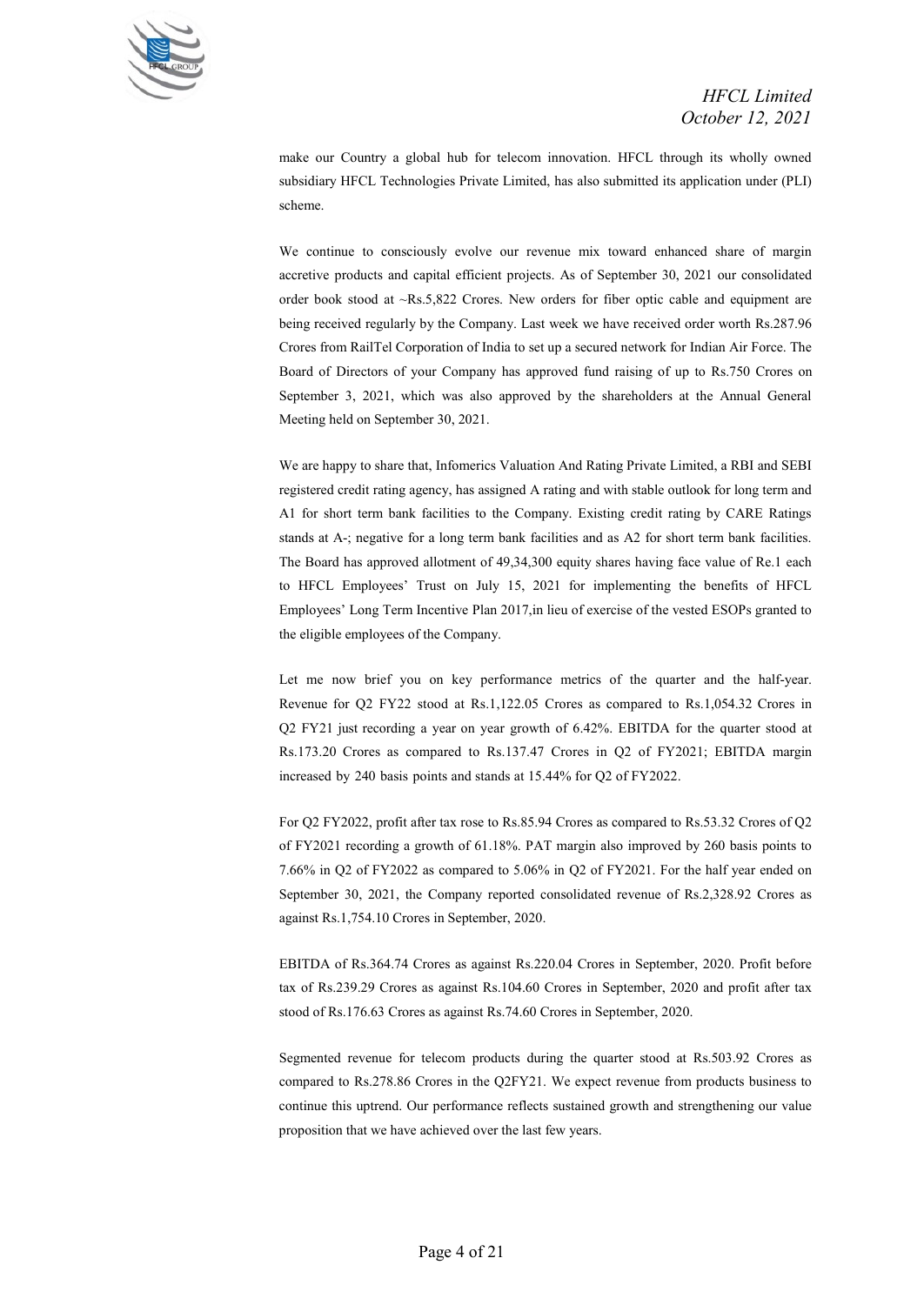

Looking ahead, our constant focus on innovation, steady expansion of our product bouquet, shift to margin- accretive product mix, alignment of our offerings with emerging and future market opportunities, deepening of our market and engagement in export geographies, added contributions from our under-development capacities and pursuit of new products and opportunities by our recently constituted dedicated 5G division shall keep fueling our journey towards sustained growth and profitability. Hence we remain focused to achieve the target we have set for next few years and remain confident on our growth momentum ahead.

Thank you once again for your keen participation and wish you good health. With this, I conclude my opening remarks and open the floor for Q&A session. Thank you.

**Moderator:** Thank you very much. We will now begin the question and answer session. The first question is from the line of Hardik from ET Now. Please go ahead.

**Hardik:** Good morning Sir. My questions were pertaining to the services as a whole. We have seen the contribution from services absolutely had gone down in this quarter from roughly Rs.750 Crores in the last quarter and the last year of the same quarter to about Rs.600 Crores this time so of course the product contribution in the total revenue also has gone up as we had guided in the previous quarters concall, but when do we see absolute growth also in services going forward and is it directly linked to the 5G roll out and so how do we go ahead from here on the services cut?

**Mahendra Nahata:** Thank you for the question Hardik. Basically, as I have stated in my previous calls, our focus has been growth of revenue by products not as much by services. The reason being services payments are a little elongated and that puts stress on working capital. Our strategy is to increase revenue of products and which you have seen constantly. If you look at whole year ended on March 31, 2021, the product revenue was 27% and services revenue was 73%. Now it is 45% for products and 55% of services, which has been my sort of assurance to all of you that we will reach to 45:55 in the current year and we are on course to maintaining that. Now services revenue of course I am not saying no to services revenue if the payments are in time, so if, for example, BharatNet comes in PPP mode and it is implemented by reputed operators or companies where the payments are good or 5G implementation starts where services are required and high end value added services required, we are not averse to that. We would definitely go for that, but my key consideration in that would be that it should not be linked to some performance by the customer and then it is linked to a milestone, which is dependent on customer performance and if the customer performance is delayed then my revenue and my payment is delayed. I do not want to go into that kind of a situation. If it is simple services revenue not linked to any customer related milestone, we would be very happy to do that and we are not averse to increasing revenue from services if that happens.

**Hardik:** So this quarter, we did about Rs.600 Crores in services so are we likely to go back to Rs.750 Crores to Rs.800 Crores per quarter kind of service revenue?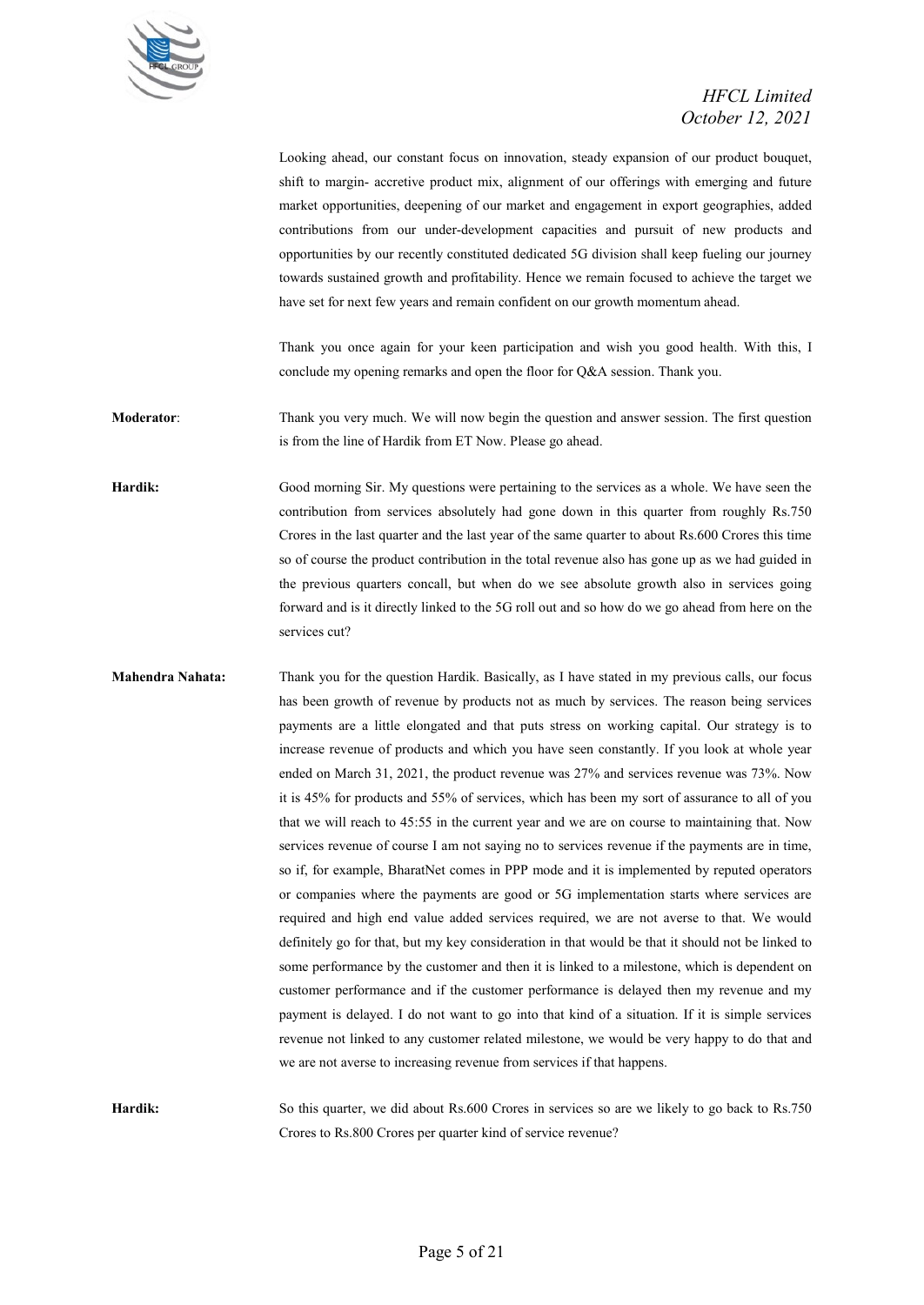

**Mahendra Nahata:** I would not predict that Hardik at this point of time, but yes we would like to maintain the balance at 45 for products and 55 for services at this point of time, but yes if good services contracts are available we are not averse to that

**Hardik:** On the product front, I had couple of questions pertaining to our facility coming up for optic fiber and fiber to the home. When are we likely to see production coming on stream and realizing revenue out of that?

- **Mahendra Nahata:** I think you are talking about the expansion of capacities, it is already there and fiber, for example, we are producing 8 million fiber kilometer per annum which is slated to go up to 10 million and this will happen within this financial year before March it would start. It is already under implementation, machine orders have been placed. Now the delivery work and all that are going to start pretty soon and before end of this financial year may be for the month or so here and there, we will be starting production from the enhanced two million additional capacity. In terms of the cable, part of that facility has already been commenced. It is under production and the completion would happen may be in another two months' time frame. It would be completely under production and we have targeted our revenues also from that facility and which we will be able to achieve, so it is partially complete. Production is already on. Completion would be another couple of months' time.
- **Hardik:** My last question on the product front. Can you throw some light on the software defined radio and ground surveillance radar for us, the opportunity is huge but how soon shall we realize revenues from that operation or a timeline for that?
- **Mahendra Nahata:** In our revenue target of the next financial year we have not included any revenue from SDR or Ground Surveillance radars because SDR development is going to be finished sometime mid of the next financial year, I would say something like August, September timeframe and then it would go through the qualification process of army which as you know takes a pretty long time, so we are not looking at any revenue from software defined radio or radar in the next financial year. We will be looking for revenue from them in the year next which is 2023-2024, not in 2022-2023.

**Hardik:** Will you be able to quantify the kind of revenue you might generate in 2023-2024 from these two?

**Mahendra Nahata:** It is very difficult to predict that kind of revenue but because the demand is very significant, I think we should be able to do reasonably good revenue and should be somewhere in three figures, exact, number I am not able to say at this point of time. It would depend upon what kind of tenders come from army, timeframe they take in finalizing those tenders. I would not predict, but one thing I can say. SDR where software define radio is a huge opportunity, majority part of the Indian Armed Forces network is going to be shifted to SDR because of its high technology, high encryption and less vulnerability to intrusion, due to these qualities, the demand is going to be massive in next 5-6 years so we expect to get a reasonable market share out of that and it is our own development. It is Indian designed, Indian developed, it is Indian manufacture it is going to be based on the requirement of the Army and we are one of the short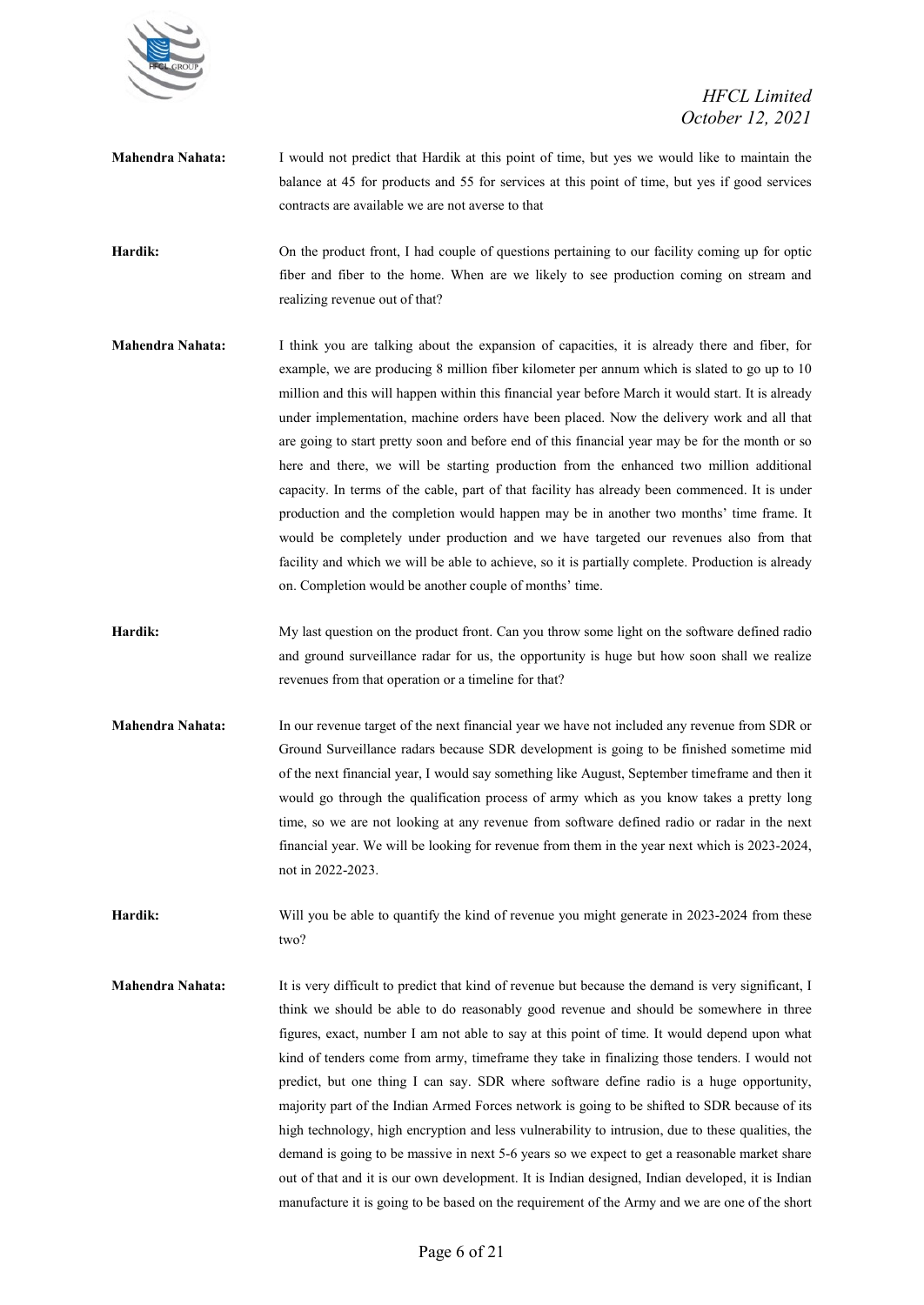

listed companies, so I have very high expectations from this product which is underdevelopment.

Hardik: Sir, the same thing with optoelectronics as well for the Army?

**Mahendra Nahata:** For Army, we are not doing any optoelectronics. You are talking about night vision devices. I got confused sorry. Electro optics we have already started. Some small orders are under process to be received by us, it is not very big but still it is a good beginning. More tenders we have participated and those tenders are under evaluation. In fact, one of the tender reasonable large one we are submitting samples by I think another week or 10 days, we are submitting samples for the final evaluation by Army. Couple of more tenders we have participated where samples will be submitted soon. Number of more tenders are in process where we would be participating, so optoelectronics night vision devices, yes that process has already started and from manufacturing this, we are going to build up a facility in Hyderabad, which I have already informed to all my shareholders in the past and land for that facility has already been allotted and possibly construction activities will start in another two weeks' time. Construction activities will start and it is expected that facility will cost us Rs.40 Crores to Rs.50 Crores and it is going for two things. One is for optoelectronics and the second for electronic fuses. In the future, we might add more products out there.

Hardik: Thank you so much. All the best for the future.

**Moderator:** Thank you. The next question is from the line of Shivam Saxena from ICICI Bank Limited. Please go ahead.

**Shivam Saxena:** Good morning Sir. My question is on what is your view on optical fiber prices what are they currently and what is your view it is going because it is a global commodity so what is your view on global optical fiber prices and what are the prices right now?

**Mahendra Nahata:** In our Q2, I can I give you a number. It was average procurement, price was about Rs.267 per kilometer okay. Now it has improved considerably.

Shivam Saxena: In case you have given dollar per STM if you can give?

**Mahendra Nahata:** Dollars, you can divide by 75. I take the price, which is reaching to my factory, this is factory reaching price so we have to divide by that duty and all that.

**Shivam Saxena:** Roughly I think it will be \$2.5 I think? I think it will be \$3.5 per STM?

**Mahendra Nahata:** It is Rs.267 okay. Now it is increasing. This is an increasing trend. I would say now this will go up more than Rs.300. Right now it is \$3.5 if you take it I think you have to do the multiplication, but this Rs.267, which is the cost right, I expect it to go up to Rs.300 very, very soon because large tender has come up in China, which is going to be opened up on 14<sup>th</sup> of this month, 140 million fiber kilometers, so I think there would be absolutely trend of the fiber prices and it may settle around something like Rs.330 to Rs.350. This is inclusive of all duties and everything delivered in my factory.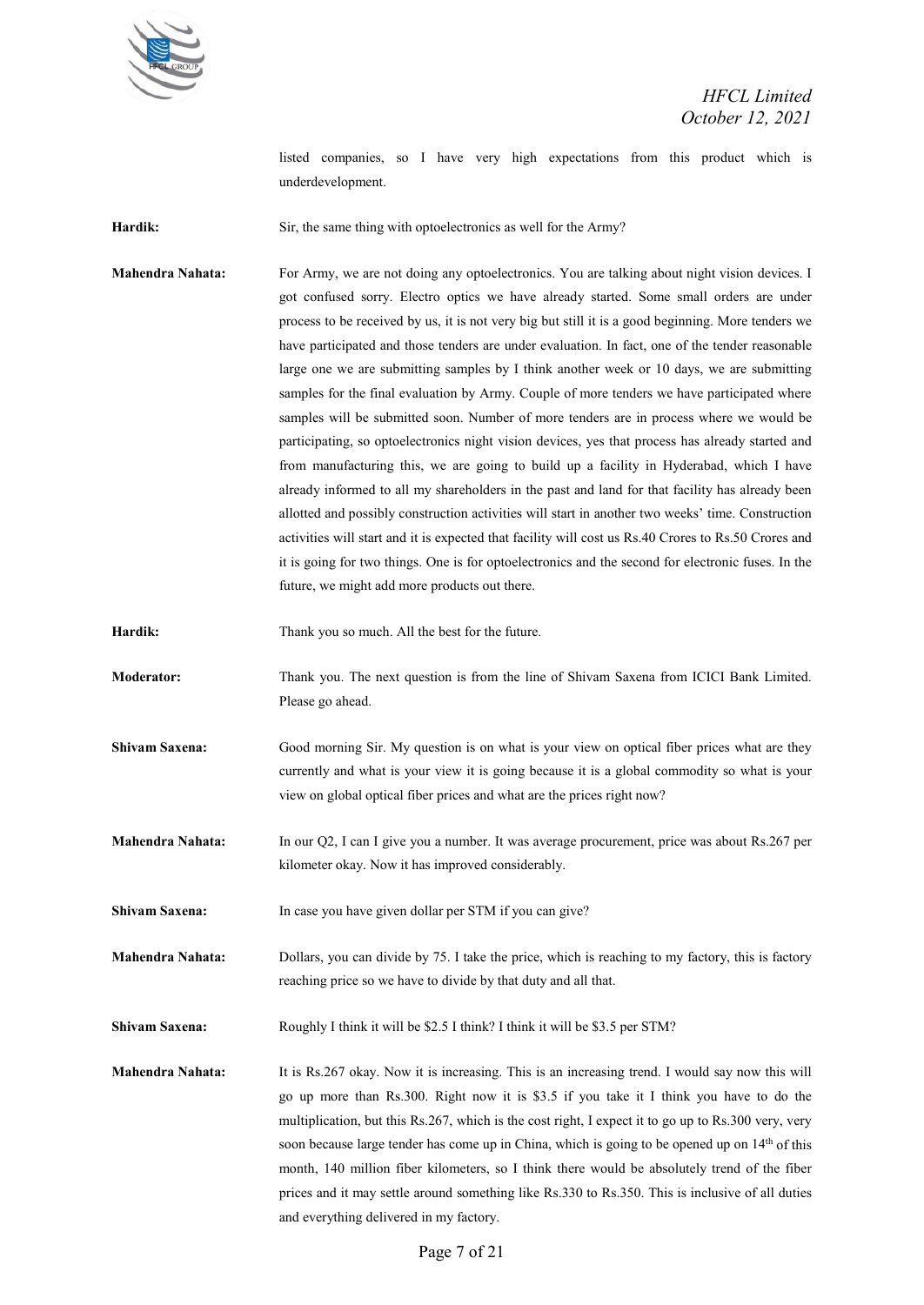

| Shivam Saxena:       | What has been the all-time high of this fiber prices?                                                                                                                                                                                                                                                                                                                                                                                                                                                                                                                                                                                                                                                                                                                                                                                                                                                                                                                                                                                                                                                                                                                                                                                                                                                                                                                                                                                                                                                                                                                                                                                                                                                                                                                                                                                                                                                                                                                                                                                                                                                                                                                                                         |
|----------------------|---------------------------------------------------------------------------------------------------------------------------------------------------------------------------------------------------------------------------------------------------------------------------------------------------------------------------------------------------------------------------------------------------------------------------------------------------------------------------------------------------------------------------------------------------------------------------------------------------------------------------------------------------------------------------------------------------------------------------------------------------------------------------------------------------------------------------------------------------------------------------------------------------------------------------------------------------------------------------------------------------------------------------------------------------------------------------------------------------------------------------------------------------------------------------------------------------------------------------------------------------------------------------------------------------------------------------------------------------------------------------------------------------------------------------------------------------------------------------------------------------------------------------------------------------------------------------------------------------------------------------------------------------------------------------------------------------------------------------------------------------------------------------------------------------------------------------------------------------------------------------------------------------------------------------------------------------------------------------------------------------------------------------------------------------------------------------------------------------------------------------------------------------------------------------------------------------------------|
| Mahendra Nahata:     | This is not all time high.                                                                                                                                                                                                                                                                                                                                                                                                                                                                                                                                                                                                                                                                                                                                                                                                                                                                                                                                                                                                                                                                                                                                                                                                                                                                                                                                                                                                                                                                                                                                                                                                                                                                                                                                                                                                                                                                                                                                                                                                                                                                                                                                                                                    |
| Shivam Saxena:       | What do you mean by all-time high?                                                                                                                                                                                                                                                                                                                                                                                                                                                                                                                                                                                                                                                                                                                                                                                                                                                                                                                                                                                                                                                                                                                                                                                                                                                                                                                                                                                                                                                                                                                                                                                                                                                                                                                                                                                                                                                                                                                                                                                                                                                                                                                                                                            |
| Mahendra Nahata:     | \$8 or \$9. All time high has been much higher.                                                                                                                                                                                                                                                                                                                                                                                                                                                                                                                                                                                                                                                                                                                                                                                                                                                                                                                                                                                                                                                                                                                                                                                                                                                                                                                                                                                                                                                                                                                                                                                                                                                                                                                                                                                                                                                                                                                                                                                                                                                                                                                                                               |
| Shivam Saxena:       | So you do not see going to that level right?                                                                                                                                                                                                                                                                                                                                                                                                                                                                                                                                                                                                                                                                                                                                                                                                                                                                                                                                                                                                                                                                                                                                                                                                                                                                                                                                                                                                                                                                                                                                                                                                                                                                                                                                                                                                                                                                                                                                                                                                                                                                                                                                                                  |
| Mahendra Nahata:     | No not at all. I think Rs.350 is the maximum it would settle.                                                                                                                                                                                                                                                                                                                                                                                                                                                                                                                                                                                                                                                                                                                                                                                                                                                                                                                                                                                                                                                                                                                                                                                                                                                                                                                                                                                                                                                                                                                                                                                                                                                                                                                                                                                                                                                                                                                                                                                                                                                                                                                                                 |
| Shivam Saxena:       | Thank you Sir.                                                                                                                                                                                                                                                                                                                                                                                                                                                                                                                                                                                                                                                                                                                                                                                                                                                                                                                                                                                                                                                                                                                                                                                                                                                                                                                                                                                                                                                                                                                                                                                                                                                                                                                                                                                                                                                                                                                                                                                                                                                                                                                                                                                                |
| <b>Moderator:</b>    | Thank you. The next question is from the line of Neerav Dalal from Maybank Kim Eng<br>Securities Private Limited. Please go ahead.                                                                                                                                                                                                                                                                                                                                                                                                                                                                                                                                                                                                                                                                                                                                                                                                                                                                                                                                                                                                                                                                                                                                                                                                                                                                                                                                                                                                                                                                                                                                                                                                                                                                                                                                                                                                                                                                                                                                                                                                                                                                            |
| <b>Neerav Dalal:</b> | Thank you for the opportunity. A few questions from my end; one is now that we are seeing<br>the telecom product business pick up what would be our exports say in the first half of this<br>year. I think last year they were at about Rs.200 Crores, so what would be the exports that is<br>my first question and of the order book is it possible to split it between telecom products and<br>turnkey project and if we could also share what has been the YOY increase in the two<br>numbers?                                                                                                                                                                                                                                                                                                                                                                                                                                                                                                                                                                                                                                                                                                                                                                                                                                                                                                                                                                                                                                                                                                                                                                                                                                                                                                                                                                                                                                                                                                                                                                                                                                                                                                            |
| Mahendra Nahata:     | In terms of export Neerav, this first half of this current year, our export is Rs.171 Crores. First<br>half of the last year it was at only Rs.63 Crores, Rs.63 Crores has become Rs.171 Crores. Now<br>the full year last year it was Rs.201 Crores. Now this year in half yearly itself Rs.171 Crores,<br>so we expect to reach to at least Rs.300 Crores during the current year, at least Rs.300 Crores<br>we should be able to do it and the targets, I have defined two targets for the Company, very<br>important. One increase revenue from products and home grown products which are designed<br>by us, developed by us, manufactured by us which will give higher margin; second exports, so<br>new products, new geographies. This is the mantra as in my Company now. To increase export<br>we are taking several steps and these have shown results. For example, Rs.200 Crores would<br>become Rs.300 Crores this year. For the team, I have set much higher targets for the next year.<br>I have set a target of Rs.500 Crores for the team for the next year the introduction of new<br>products and maybe much higher targets in the years to come. Now targets are set but you have<br>to take appropriate steps to make sure that those targets are achieved, what are we doing in that<br>aspect? One as I have told previously we have appointed people in different countries to sell<br>our products, France, Germany, England, Middle East. These are the fiber optic cable. Now we<br>are employing people to sell telecom products because technologies are completely different so<br>you need different kind of people. So we have already short listed two people for selling our<br>products in Europe and couple of other countries in Middle East and Africa, so we are<br>strengthening our sales force for selling products. Most of the products are yet to come in the<br>product line. They would come gradually from now to another one year, but we are already<br>strengthening our sales force, creating our sales team, all over the world by people or by agents<br>or by distributors who would be selling our products and these people who have been recruited |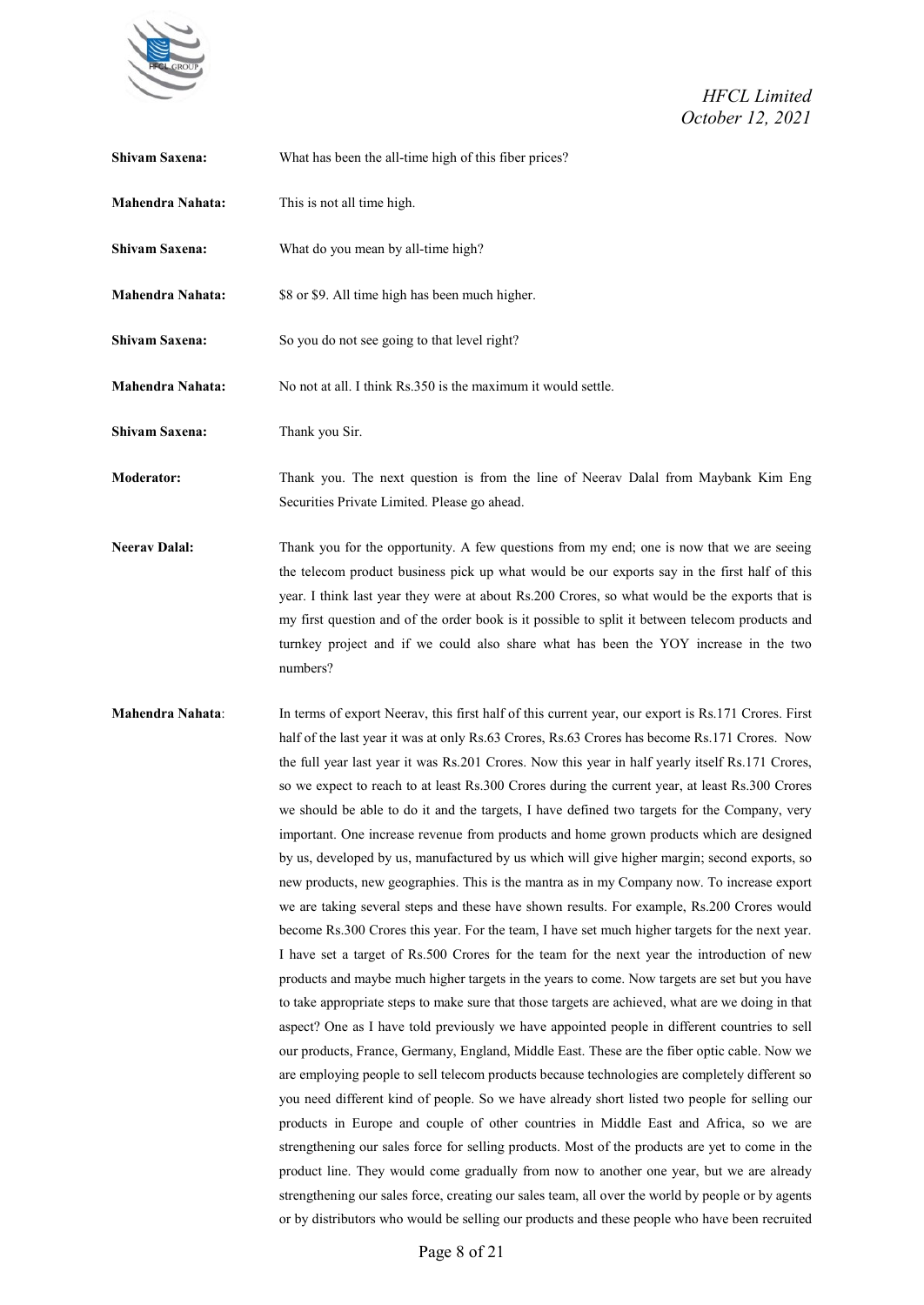

some of them are specialized in distribution network, through distributors and agents, so that is what we are doing right now to increase our export sales, so one is innovation of new products, number two not only sales in India but sales worldwide and both the things, I had committed to shareholders number of times, one, my revenue from products would increase which you have seen it has increased, second, my revenue from export would increase which is increasing, so this is our strategy we are working on . We are in the right path to implement that strategy. In terms of order book from product and services, the product order would be, let me tell you one thing. Product orders are never received in bulk. They are received more frequently, but the orders are not in bulk. For Fiber optic cable sometimes it is Rs.50 Crores order, Rs.30 Cores order, Rs.60 Crores order, those are the kind of orders we receive. In turnkey contracts, a single large order so you would find there would always be a contradiction in terms of revenue and order book in terms of product and services because service orders are received in large quantities in one go, product orders are received more frequently but in small pieces one after another. Currently, the order book from products would be about 15% to 17% and rest would be the services but that does not mean the revenue would be in that percentage. Revenue we are expecting to maintain at 45:55 ratio, which we have done in this quarter.

- **Neerav Dalal**: Sir thank you for that, just on the exports now so if I were to look at your Rs.800 Crores, Rs.900 Crores of revenue. Now already Rs.171 Crores is exports. Is there a broad regional mix that you can share and the other part is all of this exports would be optical and what would be our ASP on the cable side in these orders, broad number would be fine?
- **Mahendra Nahata**: You said what would be our USP?
- **Neerav Dalal**: No the average selling price.
- **Mahendra Nahata**: The average selling price. Okay. In terms of breakup of revenue, it is about Rs.147 Crores of optical fiber cable and it is mostly centered around Europe and Middle East. Europe and Middle East used to be the larger contributors to our export of optical fiber cable and rest is about Rs.24 Crores to Rs.25 Crores would be from railways, railway projects which we are implementing in Mauritius and Bangladesh, so these would be the two revenue breakup of product and services; telecom products as well as this optical fiber cable. Now realization in terms of per fiber kilometer, it would be Rs.1,100 per fiber kilometer approximately. So I do not have right number at this moment but it would be somewhere around Rs.1,100 per fiber kilometer would be the average realization from export revenue for cable.
- **Neerav Dalal**: Okay so that is about \$14.5, \$15, so that is good. Okay and it would be correct to assume that obviously exports would have a better margin than domestic products?
- **Mahendra Nahata**: I cannot generalize that. Some of the domestic market products have also good margins some of the domestic sales, but here generally you can say export would be a bit better, generally on an average.
- **Neerav Dalal** What is the status in terms of the PLI scheme and in terms of fundraise what is the time period you are looking at for the fundraise?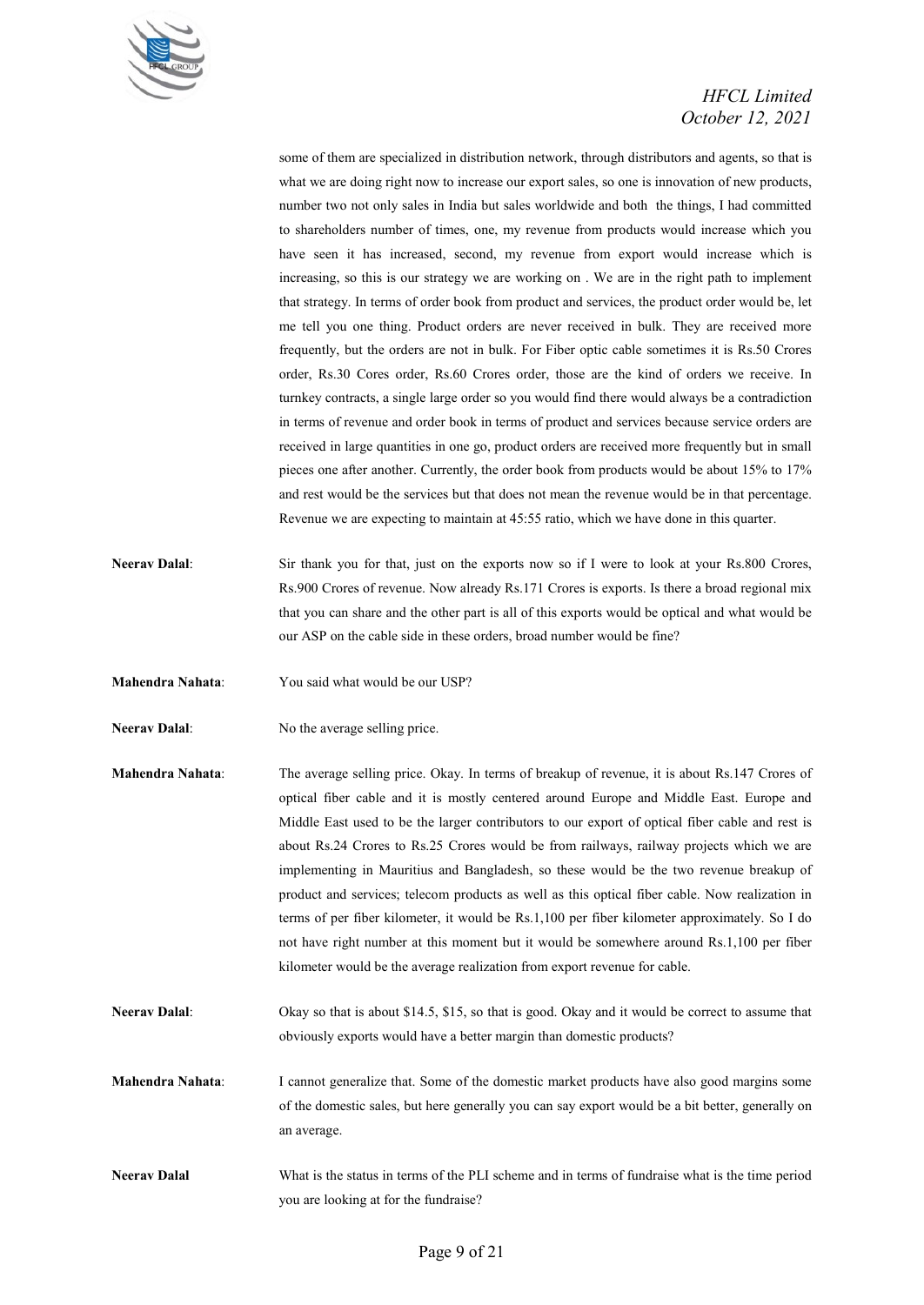

| Mahendra Nahata:        | As PLI scheme is concerned we are informed by DoT officially that on 14 <sup>th</sup> October, Ministry<br>is going to inaugurate that scheme by announcing the names and all that. Since we have been<br>informed officially to be present there, I am sure we must be one of them to be a recipient of<br>the PLI guidance, officially us to be present there. So I am sure there must be some good<br>reason for us to be present there. So that is one. As far as the fund raising is concerned, the<br>Board has approved, shareholders have approved but we are looking at various options and<br>timing, whenever we finalized that we will be coming back to you. |
|-------------------------|---------------------------------------------------------------------------------------------------------------------------------------------------------------------------------------------------------------------------------------------------------------------------------------------------------------------------------------------------------------------------------------------------------------------------------------------------------------------------------------------------------------------------------------------------------------------------------------------------------------------------------------------------------------------------|
| <b>Neerav Dalal</b>     | Got that. Thanks a lot.                                                                                                                                                                                                                                                                                                                                                                                                                                                                                                                                                                                                                                                   |
| <b>Moderator:</b>       | Thank you. The next question is from the line of Sudesh Kumar. Please go ahead.                                                                                                                                                                                                                                                                                                                                                                                                                                                                                                                                                                                           |
| <b>Sudesh Kumar:</b>    | In the last concall you had said that semiconductor and chip shortages related to the product<br>will be solved in this quarter?                                                                                                                                                                                                                                                                                                                                                                                                                                                                                                                                          |
| <b>Mahendra Nahata:</b> | The semiconductor shortage worldwide still continues. It has not been sorted out. Worldwide<br>everybody is suffering from that problem as much as us. The current quarter which is under<br>review the products revenue could have been higher had it not been the global shortage of<br>chipsets which is hampering increasing revenue from products like Wi-Fi and radios as well as<br>the switches, so unfortunately that shortage continues and I do not think it would be resolved at<br>least for another three to six months.                                                                                                                                    |
| <b>Sudesh Kumar:</b>    | The balance pledged quantity by when can we see that to be released?                                                                                                                                                                                                                                                                                                                                                                                                                                                                                                                                                                                                      |
| Mahendra Nahata:        | All other banks have approved except one. One bank was to have a meeting on this last week<br>which could not happen. I hope they would be having this meeting next 8 to 10 days so let us<br>wait for that.                                                                                                                                                                                                                                                                                                                                                                                                                                                              |
| <b>Sudesh Kumar:</b>    | Even though the product revenue has increased but margin $Q1$ and $Q2$ is less, any reason?                                                                                                                                                                                                                                                                                                                                                                                                                                                                                                                                                                               |
| Mahendra Nahata:        | There may be a small variation, very small variation because of different turnkey projects may<br>have a different kind of revenue mix and different profitability so it is a very slight variation<br>which can always happen from quarter to quarter.                                                                                                                                                                                                                                                                                                                                                                                                                   |
| <b>Sudesh Kumar:</b>    | Okay thanks. All the best.                                                                                                                                                                                                                                                                                                                                                                                                                                                                                                                                                                                                                                                |
| Moderator:              | Thank you. The next question is from the line of Yash Sharda from Daiwa Capital Solutions<br>LLP. Please go ahead.                                                                                                                                                                                                                                                                                                                                                                                                                                                                                                                                                        |
| Yash Sharda:            | So my question is regarding the new facility, earlier you mentioned that the construction is yet<br>to begin in two weeks. So what is the timeline we are looking at for the completion of the<br>facility? What is the peak revenue which you are expecting from the new facility at 90% to<br>95% utilization?                                                                                                                                                                                                                                                                                                                                                          |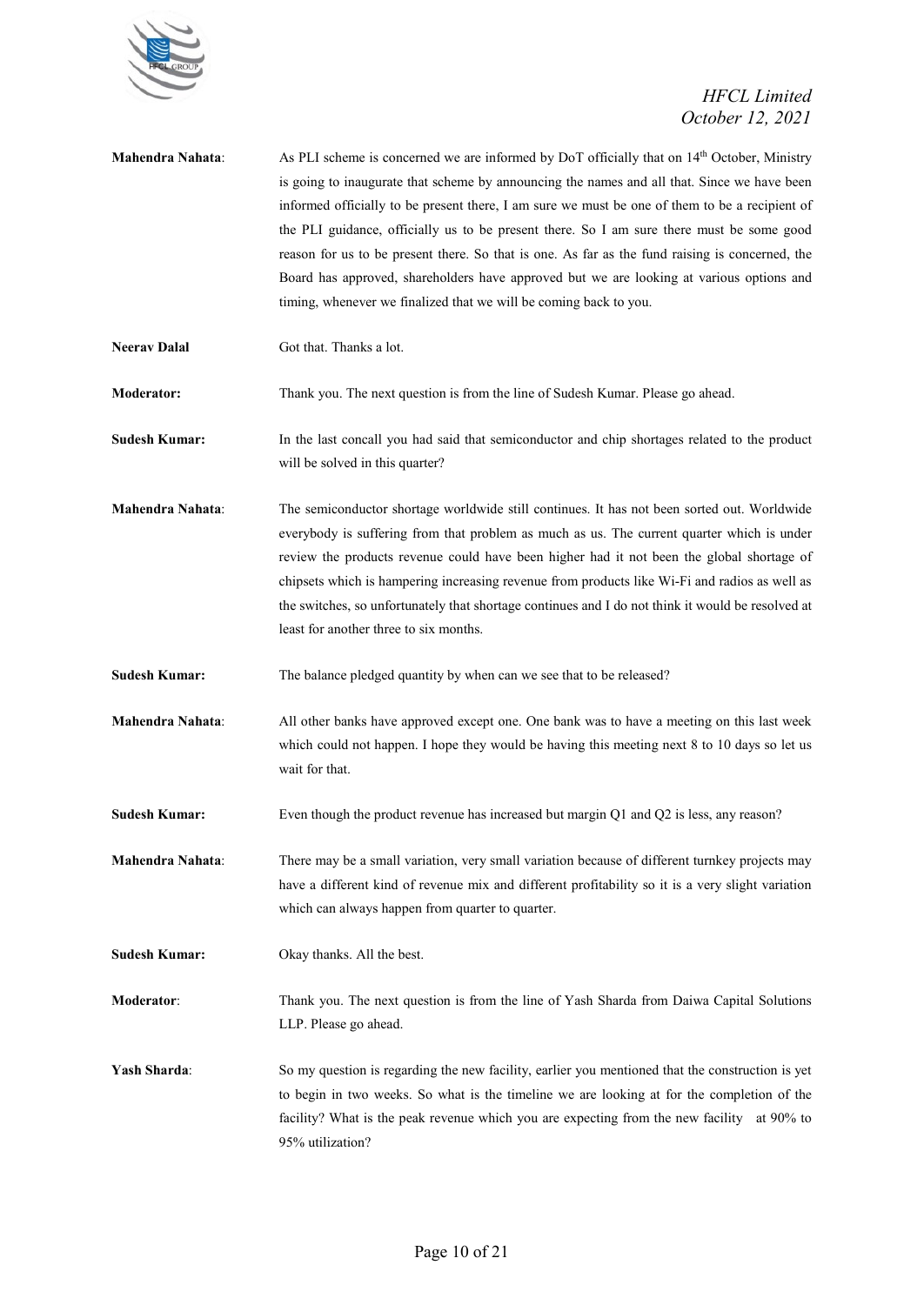

**Mahendra Nahata**: Look this facility construction is going to start in about couple of weeks. I think it would be about eight to nine months, it will take to complete this facility and since this is a different product facility, I would not really say that how much revenue we can get. That would be a little bit of forward-looking statement but defence products electro optics, software defined radio, we believe that looking at the demand of those equipment, which is very reasonably good demand. We would be able to get a reasonable market share and return on equity and return on capital would be significantly good.

Yash Sharda: Thank you. That is all I have. Thank you once again.

**Moderator**: Thank you. The next question is from the line of Shivam Saxena from ICICI bank. Please go ahead.

**Shivam Saxena:** Thank you for taking my question again. Two questions, my first question is whether the margins are better in services or in products, one is this and my second question is, are you competing in exports with Chinese competitors like Huawei and ZTE for achieving the product. Are you competing with them and Tejas in Indian company?

**Mahendra Nahata**: First of all, margin in terms of revenue in product and services. Generally, product revenue margin would be better generally, but then there were some service contracts where margins could be good also in some cases, but generally yes product margin would be better particularly when you have design and own manufacturing products. That is generally, I would say, that statement I would make number one. Number two, in terms of exports, as I said. Our export predominantly has been optical fiber cable in the last quarter or the first year and in optic fiber cable Huawei or ZTE do not sell it. They do not do optic fiber cable they are mostly in the equipment business. Equipment business we are right now supplying in India. Export as I said, we are creating export infrastructure and we would start exporting of those products in next few months' time frame, so at that time you would compete with them, but I do not have a problem. The products which we are going to manufacture or we are manufacturing like Wi-Fi or unlicensed brand radio and the product which we are going to manufacture, routers, switches, 5G, small cells, large cells, they have a huge market billions of dollars, billions of dollars even if there is Huawei or ZTE or any other company the required market share which we are expecting for ourselves it should be pretty easy to get and we would be cost competitive for example in fiber optic cable though there may not be Huawei or ZTE, there are other large companies YOFC, Hengtong, ZTT, Fiber Home, those companies are there and we are effectively competing against them. Sometimes we lose sometimes we win, but we are able to compete and we are able to get our business as you are seeing they have increased our business so we would be able to compete effectively.

**Shivam Saxena:** So within products how much proportion of the revenue you expect from OFC and how much from other equipment going forward one to two years down the line? What is your target?

**Mahendra Nahata**: Three years down the line. Three years down the line I would say because one has to give a market development timeframe also. It could be probably I would say 60:40 from cable and products something like 60:40, this may change to 50:50 also but may be 60:40.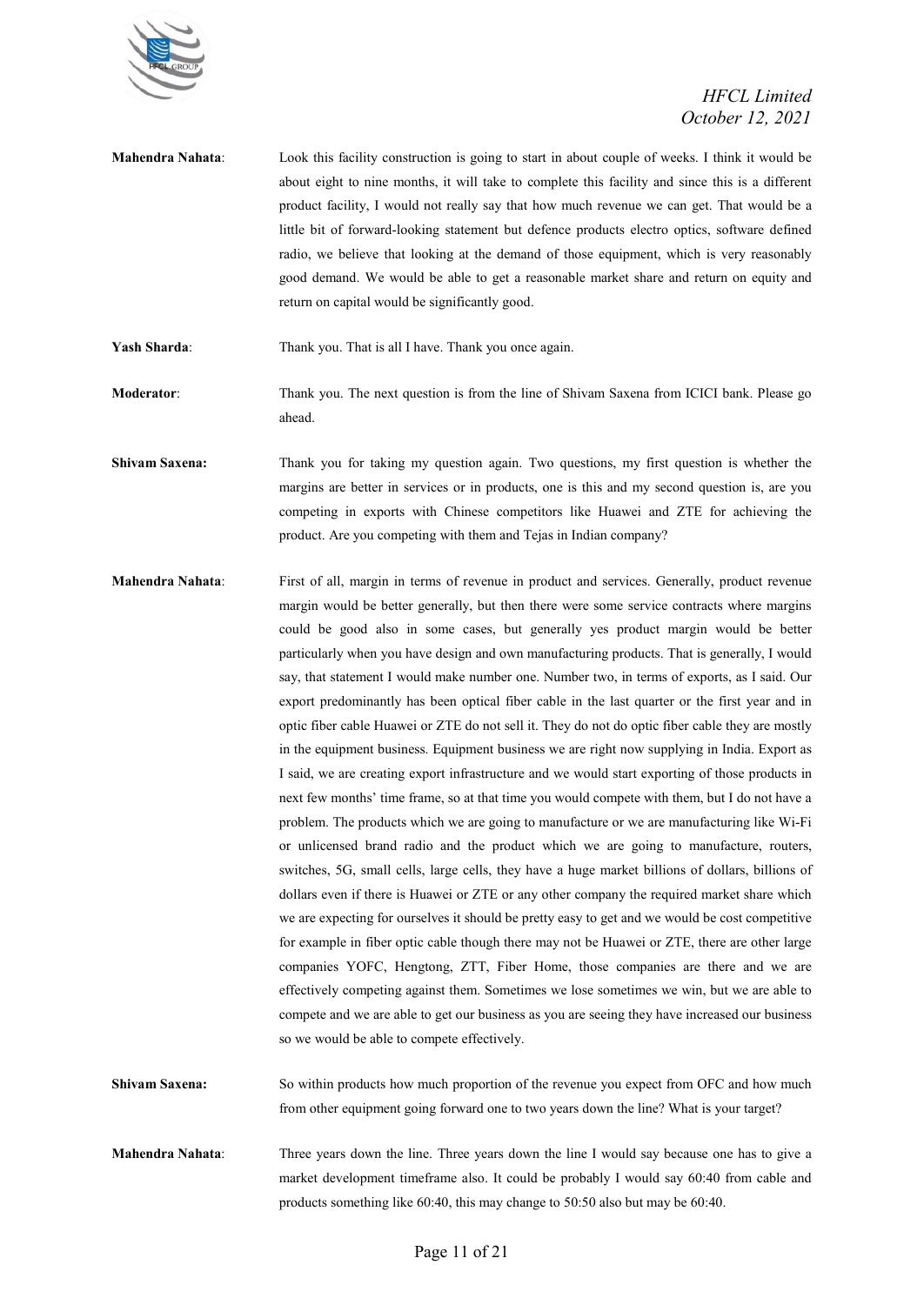

| <b>Shivam Saxena:</b>   | Thank you.                                                                                                                                                                                                                                                                                                                                                                                                                                                                                                                                                                                                                                                                                                                                                                                                                                                                                                                                                                                                                                                                                                                                                                                                                                                                                                                                                |
|-------------------------|-----------------------------------------------------------------------------------------------------------------------------------------------------------------------------------------------------------------------------------------------------------------------------------------------------------------------------------------------------------------------------------------------------------------------------------------------------------------------------------------------------------------------------------------------------------------------------------------------------------------------------------------------------------------------------------------------------------------------------------------------------------------------------------------------------------------------------------------------------------------------------------------------------------------------------------------------------------------------------------------------------------------------------------------------------------------------------------------------------------------------------------------------------------------------------------------------------------------------------------------------------------------------------------------------------------------------------------------------------------|
| <b>Moderator:</b>       | Thank you. The next question is from the line of Deepak Mehta an individual investor. Please<br>go, ahead?                                                                                                                                                                                                                                                                                                                                                                                                                                                                                                                                                                                                                                                                                                                                                                                                                                                                                                                                                                                                                                                                                                                                                                                                                                                |
| Deepak Mehta:           | Good morning Sir. How are you?                                                                                                                                                                                                                                                                                                                                                                                                                                                                                                                                                                                                                                                                                                                                                                                                                                                                                                                                                                                                                                                                                                                                                                                                                                                                                                                            |
| <b>Mahendra Nahata:</b> | I am fine. Thank you, Deepak.                                                                                                                                                                                                                                                                                                                                                                                                                                                                                                                                                                                                                                                                                                                                                                                                                                                                                                                                                                                                                                                                                                                                                                                                                                                                                                                             |
| <b>Deepak Mehta:</b>    | Sir my question is around the 5G strategy. If you can throw some light what is the recent<br>development in this quarter?                                                                                                                                                                                                                                                                                                                                                                                                                                                                                                                                                                                                                                                                                                                                                                                                                                                                                                                                                                                                                                                                                                                                                                                                                                 |
| Mahendra Nahata:        | Look in 5G our strategy is simple. We want to develop equipment which are required for 5G<br>network which includes as I said 5G small cells which are under development, indoor and<br>outdoor both applications then 5G macro cell which is also under development for different<br>capacity 8x8, $16x16$ which we would follow 32x32. When I say all this, this refers to RF<br>chains. How many RF chain one radio has, so one is the radio access network for 5G, second<br>one small routers, then large router, switches, they are all 5G related products, which would be<br>required in large quantity in the 5G network. So, we are designing those equipment by<br>ourselves and we would be selling not only in India but worldwide export market also for<br>which we have already started our market development activities. Now our development<br>would coincide with the launch of 5G networks in India. So first you have to sell in your<br>country then you sell worldwide because you have to prove yourself in your country first, so<br>which is what we are doing in India and then we will be selling worldwide also, so that is our<br>strategy for our 5G business, develop products in time to be able to catch up with the market in<br>India and then sell worldwide.                                                       |
| <b>Deepak Mehta:</b>    | Sir I wanted to ask about the R&D. How you are hiring the right talent and how is the direction<br>of R&D employing, delivery from the R&D investment. That is the main reason for asking the<br>question.                                                                                                                                                                                                                                                                                                                                                                                                                                                                                                                                                                                                                                                                                                                                                                                                                                                                                                                                                                                                                                                                                                                                                |
| <b>Mahendra Nahata:</b> | If you have to succeed you have to innovate. Unless you innovate you do not succeed. This is<br>what the mantra of success in technology business is. We are innovating constantly in two<br>areas cable and telecom products both. For cable also R&D is important so what we are doing<br>recruiting some talent internationally also we have got excellent expertise in development in<br>new kind of cables which are more for export market. We are recruiting people for that. We<br>have already short listed person for that very highly experienced person, so we will be bringing<br>on board very soon. Then of course same point of time whatever new products we develop in<br>cable we have to have a match in machinery here to produce those products which we will also<br>be doing. On the other hand, R&D would be equipment. Equipment as I have told many<br>number of times. We have three pronged approach, one our own R&D facilities which is<br>Bangalore and also Gurgaon near Delhi. Then we have contract R&D by companies which are<br>specializing in contract R&D. We have given contracts to them where we have had joint<br>teams, our team their team working for development of product for us. Where in IPR will<br>belong to us, it is a contract development. IPR will belong to us then my team will take it over |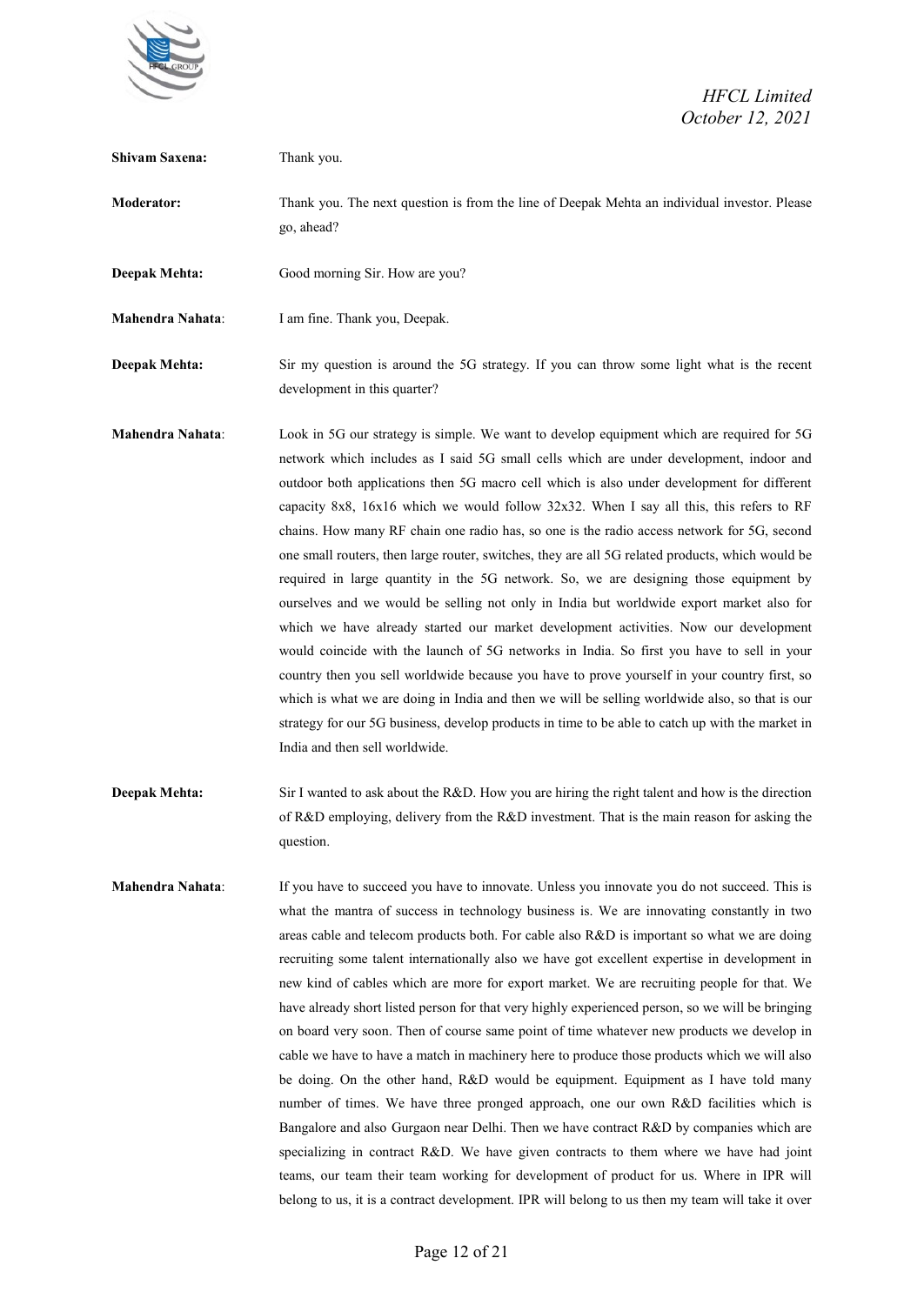

and keep on developing that products, making it better and better from cost perspective, feature perspective it will continue. Then the third way is we have taken equity in companies who are designing products for us, like software defined radio. That is the equity we have taken 50% in a company called BigCat Wireless in Chennai. They have been developing software defined radio for us. So three pronged approach, own R&D facilities, contract R&D with others, joint teams working. Third, we have equity in companies who are designing products for us. This is a three-pronged approach we have taken. Recruitment of people yes we are finding talent. Bit difficult to find talent in R&D than the normal production lines and normal functional areas, but yes we are still able to find good people which is a mixture of very experienced people, experienced people, and freshers. We are taking lot of freshers also. Recently we have added almost 30 freshers in our Bengaluru R&D center and they are being trained appropriately by experienced people and they would come up good. They are coming out good. So this is how we are looking at R&D and increasing our R&D facility and people.

**Deepak Mehta:** Thank you so much for the updates.

**Moderator:** Thank you. The next question is from the line of AN Sharma an individual investor. Please go ahead.

- **AN Sharma:** Sir thank you for the opportunity. I wanted to know when we are shifting our focus from service to product what is the market size we are targeting and what would be the margin in that area?
- **Mahendra Nahata**: Market size for products once you are marketing not only in India but worldwide is billions and billions of dollars because 4G networks are getting expanded, fiber to home networks are getting created huge numbers of networks are coming up in 5G. So market opportunity and overall stable and equipment area which you are looking is worth of billions of dollars. There is no dearth of market so only question is how many countries you go in, select those countries, go in and build up depth in your marketing infrastructure there. Same infrastructure there and sell it because you cannot be selling in 180 countries, you will be selling probably 10 or 15 countries with depth marketing infrastructure, sales infrastructure, after sales and service infrastructure and get your revenue and which you should be able to do comfortably.
- **AN Sharma:** What about when we are coming with 5G products and we are targeting local market, international market for the 5G product what kind of pricing power do we enjoy in that and what will be the market price for this product?
- **Mahendra Nahata**: What sort of marketing power that was your question? What did you say?

**AN Sharma:** I said what kind of pricing power we would be having for the 5G products in the local market as well as the international market?

**Mahendra Nahata**: Pricing power, the question is we are doing our own design and doing the latest design based on the latest components so believe in terms of pricing we should be competitive with others. We should be competitive with other people. There is no doubt about that and then of course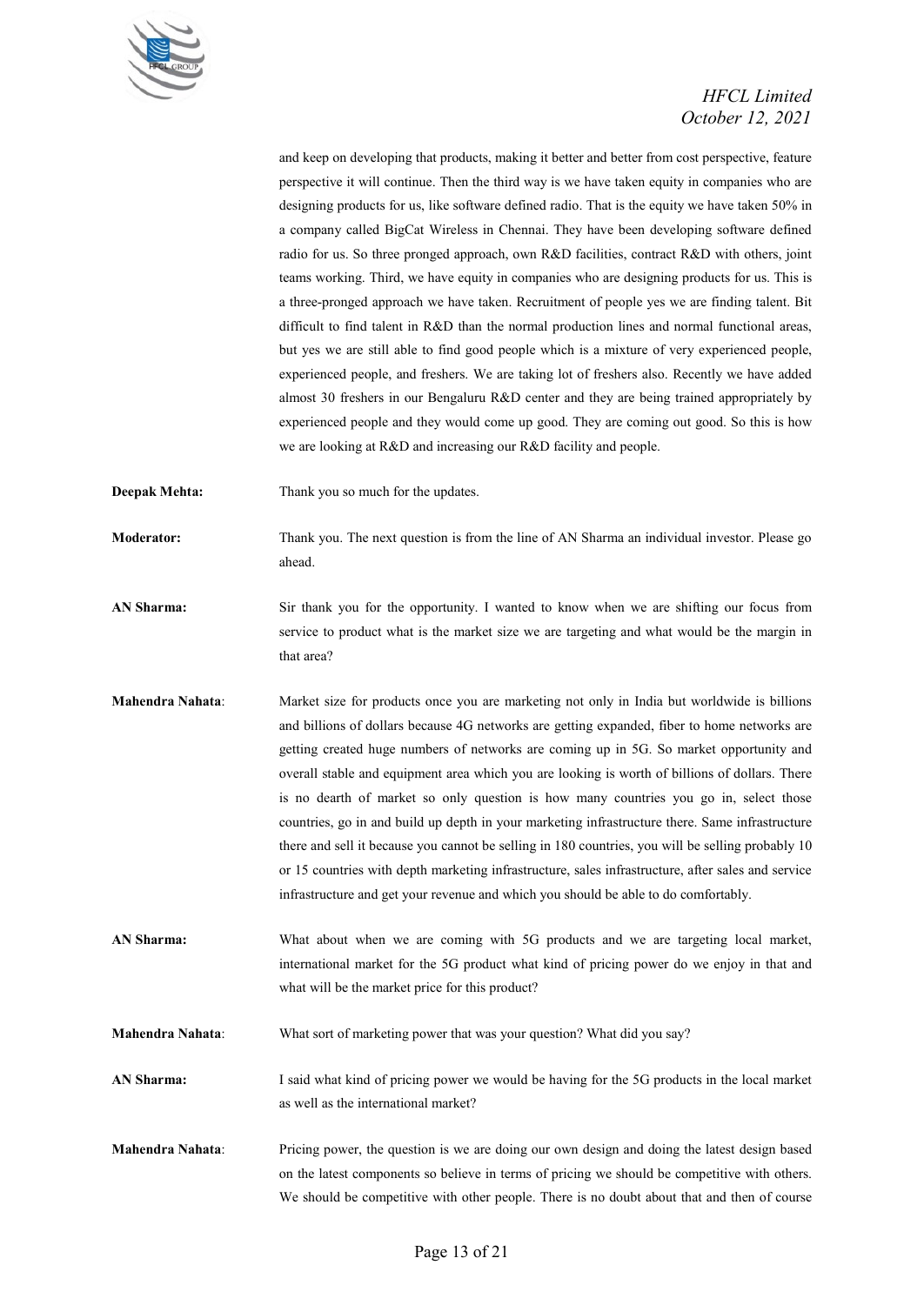

our PLI scheme and those incentives which have been given by government adds to our competitiveness, no doubt about that. So innovative design, low overheads, being a company located in India and manufacturing in India our overheads are low. PLI scheme would benefit us to 5%-6% of revenue, which is what the PLI we are going to receive. These all would make us competitive and we would be as competitive as anybody else because it is our design, own manufacturing, based on latest technology, latest components, there is no doubt that we will be very competitive. In terms of size, again I say size of the market is billions of dollars there is no dearth of the market. It is only how many countries you can sell with what kind of depth in your sales infrastructure and aftersales service infrastructure. So market opportunity is huge, the kind of sales we are targeting in numbers would be reasonable of the overall market size.

**AN Sharma:** Thank you so much.

**Moderator:** The next question is from the line of Ankit Pandey from Quant Money Managers. Please go ahead.

**Ankit Pandey:** Thanks for taking my question. Sir could you talk a little bit about your trade receivables, good Rs.400 Crores improvement since March so could you talk about BSNL, and other projects we had a recent commencement in metros in Uttar Pradesh for a couple of cities, so could you just talk about that?

**Mahendra Nahata:** If you look at our trade receivables it has gone down. In the Q1 of financial year 2022, this receivable was Rs.3,053 Crores now it has become Rs.2664 Crores. There is a reduction of about Rs.350 Crores or so in the current month and the next month these two months, we are expecting to receive about Rs.400 Crores more from different customers in terms of receivables. I would say Rs.400 Crores plus. Next quarter you will see the further decrease in the receivable from our various customers. Major portion of receivables is from the defence contracts which I have been mentioning that though the turnkey contracts and the milestone based payments are there and milestone completion got delayed because of problems by of non-completion of infrastructure by customers not because of us, as a result of that revenue got delayed many times we supplied goods but client infrastructure not being complete is the reason for delay in our payment But their situation is improved now, we have started gone into the situation where their infrastructure also getting completed because now they are also realizing that they need these kinds of a network very fast. Though it has gone down by Rs.300 Crores. I think it we will be receiving payments of another Rs.400 Crores from these projects in next month and current month and it will further go down. So the situation is improving and it will get on improving further by March year end you will find it has improved further considerably. Cash flows of the companies have also eased out free cash flows are becoming better it will keep on becoming better quarter-to-quarter.

**Ankit Pandey:** Amongst, so this extra Rs.400 Crores decrease it was to receive is that all coming from projects or some of that also from products?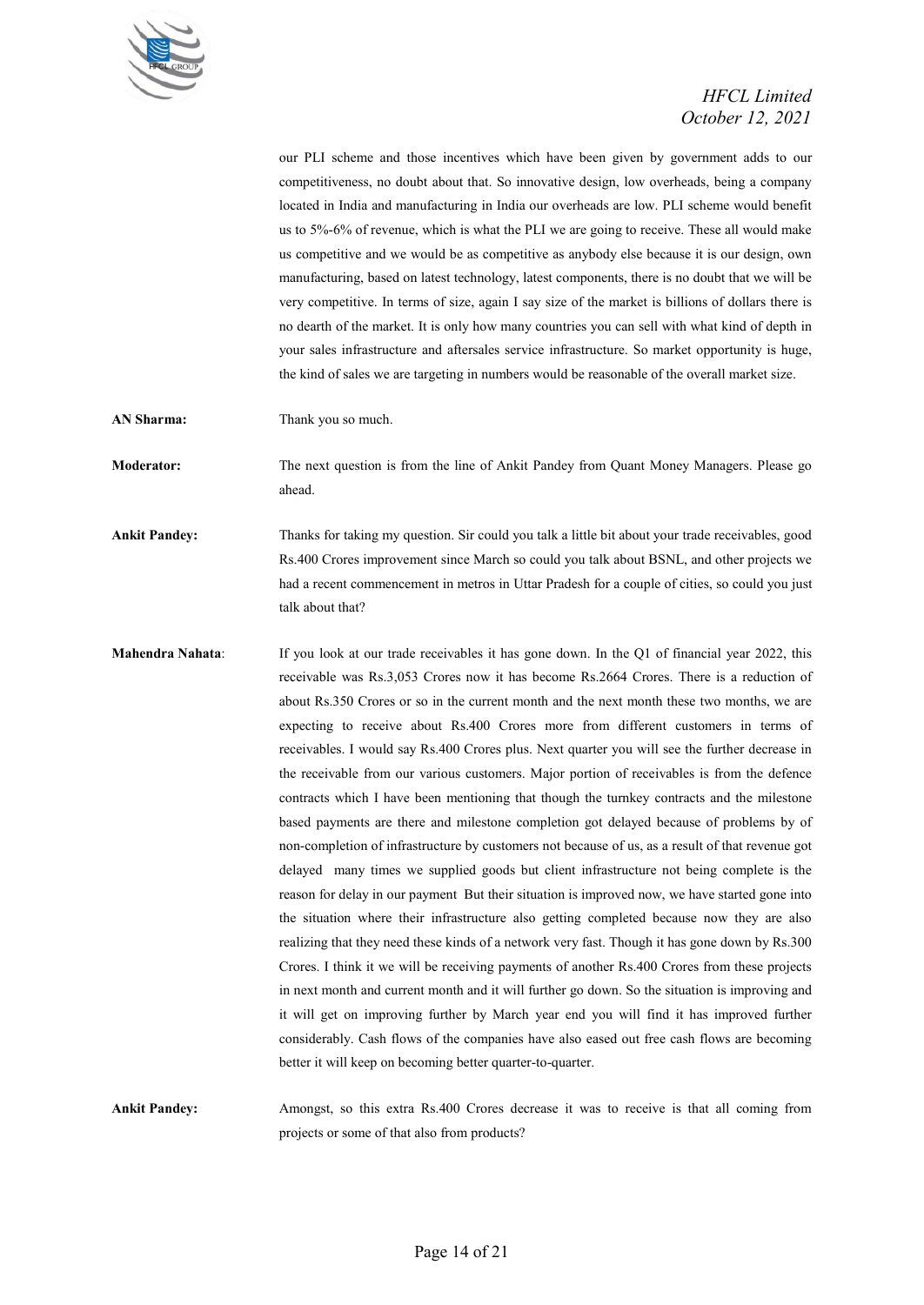

**Mahendra Nahata**: The Rs.400 Crores I talked from the projects only but that is not speaking about the entire revenue from cable business and all that revenue completely separate this particular Rs.400 Crores, I talked it is from the projects.

**Ankit Pandey:** I notice that with this Rs.400 Crores reduction our payables have also reduced by about Rs.350 Crores, so that kind of proportion will continue or do we expect to net a lot more this time?

**Mahendra Nahata**: Yes, It will go in tandem. There would be increased cash flow but yes money will be received and would be paid to the creditors also but free cash flows would also be there.

**Ankit Pandey:** Probably in that proportion where we have to pay down about Rs.350 Crores?

**Mahendra Nahata**: Absolutely so this would ease out our balance sheet quite a bit in terms of higher receivable from the customer higher money realized and pay to the creditors also.

**Ankit Pandey:** That is really good to hear and in our order book you mentioned that the 20% would be from projects so far amongst the remaining how much is it from government order book and how much is export order book if you could give a breakup?

**Mahendra Nahata**: Of the order book 20% is from product I said about 15% is from product and 85% is from project. Product one should not get misled because the 15% and 85% because product orders keep coming we see there are small bits and pieces all that and we had growth on an almost daily basis. So product revenue would be around 45% whereas order book is only 15% because they kept on being received small pieces every day now coming to the breakup of order book in terms of I would say domestic order would be about Rs.5,750 Crores, export order would be around Rs.100 Crores right now again export order as I said it is only for product, they kept on being received in small pieces and total exports currently would be around Rs.300 Crores as against Rs.200 Crores last year. In terms of different projects which we have order book about Rs.2,500 Crores is from defence, Rs.1,000 Crores is from Jio then we have various orders from railways and telecom projects and all that so total order book is at Rs.5,822 Crores in terms of further breakup government and non-government, out of Rs.5,822 Crores 55 % is from government, Rs.3,242 crores and the rest in non-government.

**Ankit Pandey:** Thanks for that. That was very helpful and just on that do you think the Jio sort of on the book or the pace of their orders and would you like to put a little bit of color on it do you think it is as expectations or do you think it is faster than expected given the recent change in that?

**Mahendra Nahata**: It is as expectation if I tell you the current order book about 21% of my order book is from Jio and 79% is non-Jio and is expected to continue in the same manner.

**Ankit Pandey:** Great. Thank you so much for all the details and all the very best to you sir.

**Moderator**: Thank you very much. The next question is from the line of Vishnu K G from JM Financial Service. Please go ahead.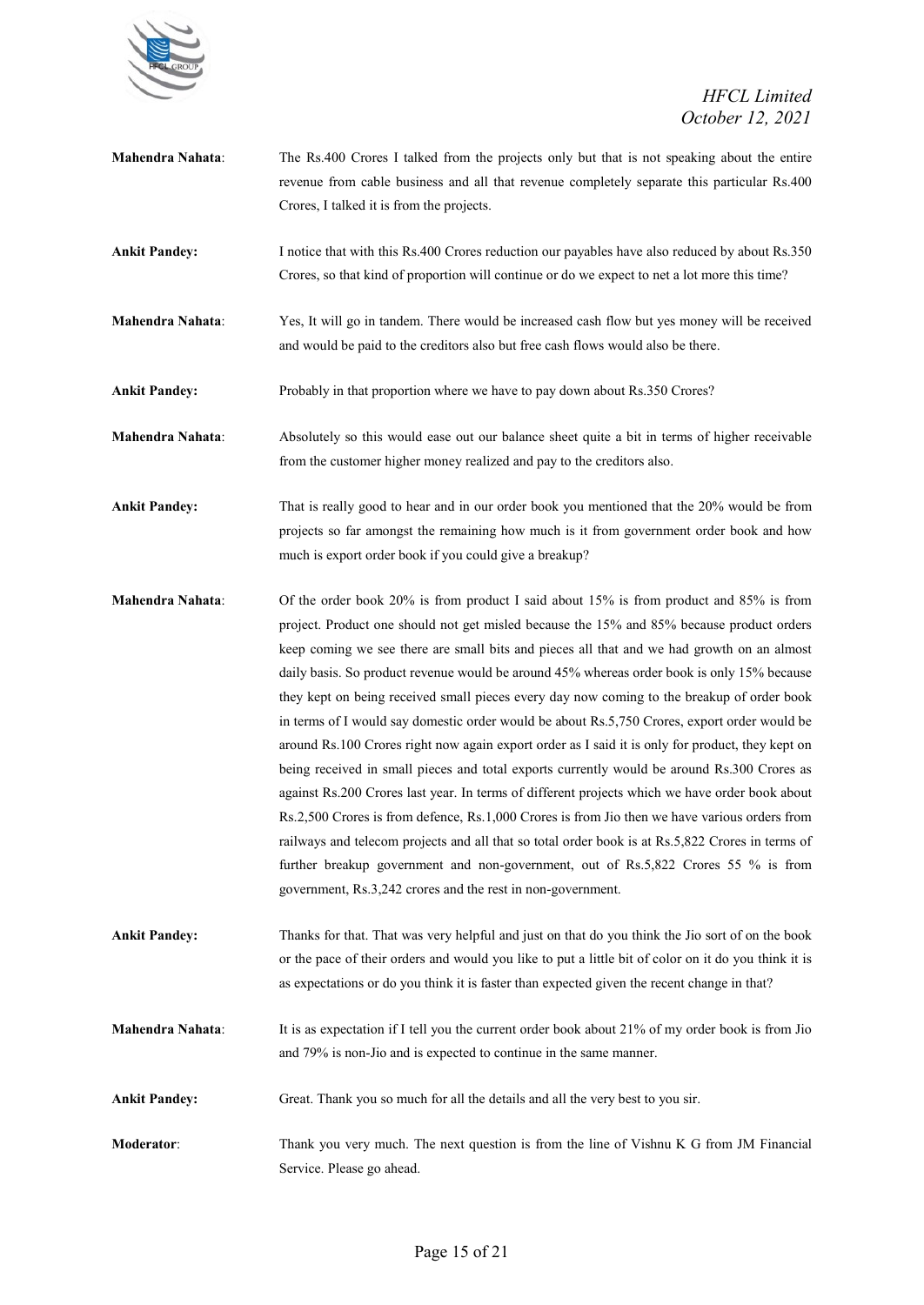

| Vishnu K G:             | Thank you for the opportunity. Sir just a small clarification when you say that you have<br>engaged people in Europe and Middle East for sale of products are there more like sales that<br>the organizations who would act as resellers to our products?                                          |
|-------------------------|----------------------------------------------------------------------------------------------------------------------------------------------------------------------------------------------------------------------------------------------------------------------------------------------------|
| <b>Mahendra Nahata:</b> | No, we have our own people also we have our own people and there are resellers also. So our<br>own people will talk to the operators directly and also manage the resellers also. There are<br>distributors of course then there are our own people also.                                          |
| Vishnu K G:             | So should it be fair to assume that we would have like a 50% kind of mix between resellers<br>and products at least in the near to medium-term?                                                                                                                                                    |
| <b>Mahendra Nahata:</b> | Not necessarily. We cannot put a figure like that because it keeps on changing if you receive a<br>large order from an operator, this percentage will change, if you receive more order, the<br>distributor percentage will change, right now we cannot put a percentage to that.                  |
| Vishnu K G:             | Thanks. Just a small follow-up so is it fair to assume that the margin profile in our direct<br>selling would be slightly higher than the reseller part?                                                                                                                                           |
| Mahendra Nahata:        | No, I do not say that it can again vary from customer-to-customer, order-to-order and situation-<br>to-situation what kind of a competition and what kind of cable, it can always change we cannot<br>generalize that.                                                                             |
|                         |                                                                                                                                                                                                                                                                                                    |
| Vishnu K G:             | Thanks for the opportunity.                                                                                                                                                                                                                                                                        |
| <b>Moderator:</b>       | Thank you very much. The next question is from the line of Saket Kapoor from Kapoor $\&$<br>Company. Please go ahead.                                                                                                                                                                              |
| <b>Saket Kapoor:</b>    | Thank you for giving me a second chance. Sir firstly, it is really very heartening that the<br>receivables have come down if you could give us the breakup between the receivables which<br>are older than 60 days and lower than 60 days of the total mix or in any proportion which you<br>have? |
| <b>Mahendra Nahata:</b> | Right now, I do not have breakup but if you send me your email address I can send you that<br>reply, right now I do not have that breakup of course.                                                                                                                                               |
| <b>Saket Kapoor:</b>    | I was just looking at the ageing part and now sir secondly towards the order book part sir how<br>much is towards the operation and maintenance proportion and when is that going to kick in to<br>the number?                                                                                     |
| <b>Mahendra Nahata:</b> | It is already kicking in small bits and pieces. Of the total order book of Rs.5,822 crs I think this<br>would be about Rs.1,500 Crores to be O&M and rest would be order for supply of products<br>and services.                                                                                   |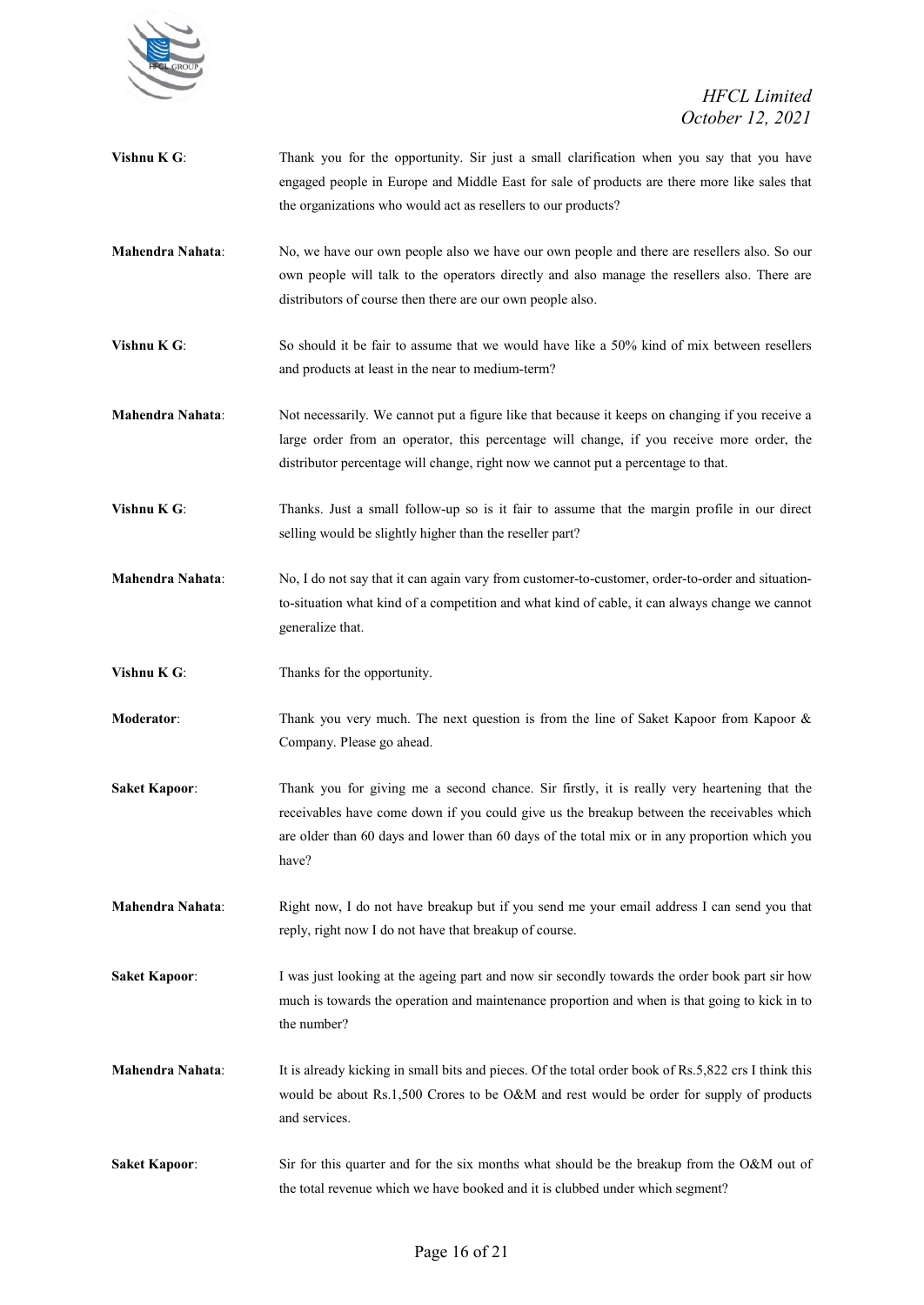

- **Mahendra Nahata:** In the current year, I can say it will be about Rs.100 Crores in O&M revenue would get in the current year.
- **Saket Kapoor:** For the entire year Sir?
- **Mahendra Nahata:** For the entire year.

**Saket Kapoor:** And sir when will that be a bulky figure, meaning, if I take Rs.1,500 Crores, total position so when will that warranty period get over and the O&M will start?

**Mahendra Nahata**: Year 2024-2025 that will be the year there we are expecting an O&M revenue of Rs.300 Crores plus Rs.350 Crores about.

**Saket Kapoor:** Currently Sir what are the industry challenges and what are the challenges for HFCL which you are adhering to and what steps are you taking to mitigate the same?

**Mahendra Nahata**: Industry challenges of course any industry always face some challenges which is industry when I talk of industry I am talking from the operators perspective they have ROW issues, they have spectrum issues, they have various government litigation issues which are the part of the business and which continue all the while. From the manufacturers like us issues would be semiconductor issue right now, there will be short supply of semiconductor, if there are issues with the operators in terms of their rollout, ROW, those challenges we have to also face, but those challenges will keep on mitigating those are day to day issues. Now semi-conductor which has happened all of a sudden, all over the world we can hardly do anything much to mitigate that that the worldwide supply has to improve then only that would be mitigated but all the time what we do who are all our suppliers, we keep on pushing them, we keep on pushing them, every now and then to supply more to us, supply more to us but they get that kind of push from everybody so this semiconductor supply that worldwide that has to improve then only that would get mitigated otherwise normal challenges, issues of maintenance of quality, timely supply, logistics we keep on facing and we keep on mitigating those challenges now in terms of innovation, of course that always remains a major challenge that we have to be at par with technology, so as I said fibre optic cable we are innovating, we have recruited even international people, we are in process of recruitment of them to have a higher ability to innovate new kind of cable designs, similarly we are tying up with R&D houses, international R&D houses to design our products telecom products so simultaneously we are creating our own R&D team, highly qualified people and of course the new comers also to design the kind of products, so we have to keep on facing that challenge of innovation but you mitigate that challenge by having your own R&D resources as well as partnership with internationally acclaimed R&D houses to design your products.

**Saket Kapoor:** On the raw material availability and the integration part how much is the in-house capability now and what would be the proportion going forward and one more part is on the finance cost part that has increased so what should be the absolute number we should look forward and thirdly to it is the lower revenue quarter-on-quarter what would attribute to the lower revenue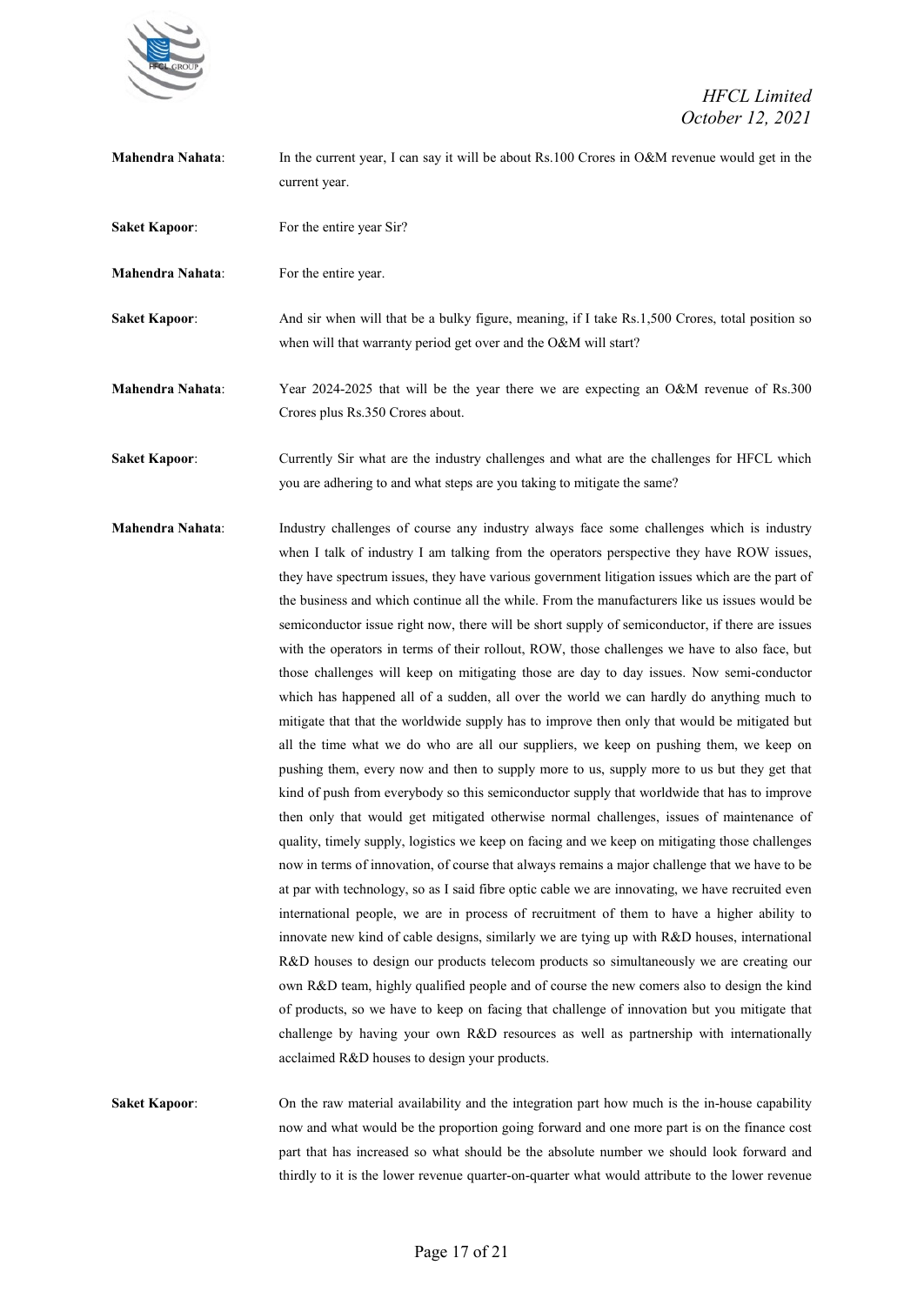

when our plants are running at the optimum levels is it take the June quarter and the September?

**Mahendra Nahata**: In fact our revenue is not lower quarter-to-quarter the revenue in this quarter and the last quarter is almost the same there is no reduction in revenue strategy.

**Saket Kapoor:** Sir it was Rs.1,100 Crores for the June 2021 and it is Rs.1,000 Crores for September 2021 so there is a reduction?

- **Mahendra Nahata**: There is a small reduction that happens because the seasonal impacts, this is heavy rainy season. The turnkey work execution could not happen in many other places because of heavy rains particularly North India and the semiconductor shortage that also contributed a small amount to this decrease in revenue but there is no significant decrease in revenue and which is all seasonal, minor impact. In terms of interest cost it will keep on going down, it has already started coming down substantially. This quarter it is Rs.10 Crores lower than the last quarter, it will further come down because with the decrease in receivables, our borrowing will go down and in fact one of the thing that I forgot to mention in my opening remarks, our borrowing has gone down considerably. In the June quarter, in the last quarter, previous quarter, quarter one of the total borrowings was Rs.895 Crores, year ending March 31, 2021 it was Rs.920 Crores, today now in the current quarter ended our borrowing is only Rs.683 Crores, so there is a considerable reduction in borrowing of Rs.300 Crores reduction in borrowing that trend may continue also because of the increase in receivables so interest cost is supposed to go down with a decrease in borrowing and also more efficient fund management and better negotiation with the banks in future borrowing will go down. So borrowing has gone down as well as interest cost has gone down which is very, very important this Rs.300 Crores reduction in borrowing in the current quarter.
- **Saket Kapoor**: Sir what I was referring to the number of September 2020 at Rs.80 Crores and September 2021 first half at Rs.90 Crores so there is a Rs.10 Crores increase over the year when the receivables have also gone down our cash flows have improved but still the absolute numbers are up by Rs.10 Crores I stand corrected so for a year as a whole sir last year it was Rs.175 Crores the finance cost and we have already done paid Rs.90 Crores for the first half so the second half with this improvement in cash flows that we can look forward for the number lower than Rs.175 Crores?
- **V. R. Jain**: Yes definitely Saket Ji, it will be lower by Rs.15-20 Crores as compared to previous financial year in the current year as a whole.

**Moderator**: Thank you. The next question is from the line of Guru from Wood Group. Please go ahead.

**Guru**: Congratulations for posting the wonderful figures. I have a couple of questions first is regarding the satellite broadband, the internet which is entrenched base and some of the Indian telcos also have shown interest in that so will it pose any risk to the OFC business or how about that and second question is BharatNet PPP model so when can we expect revenue from that?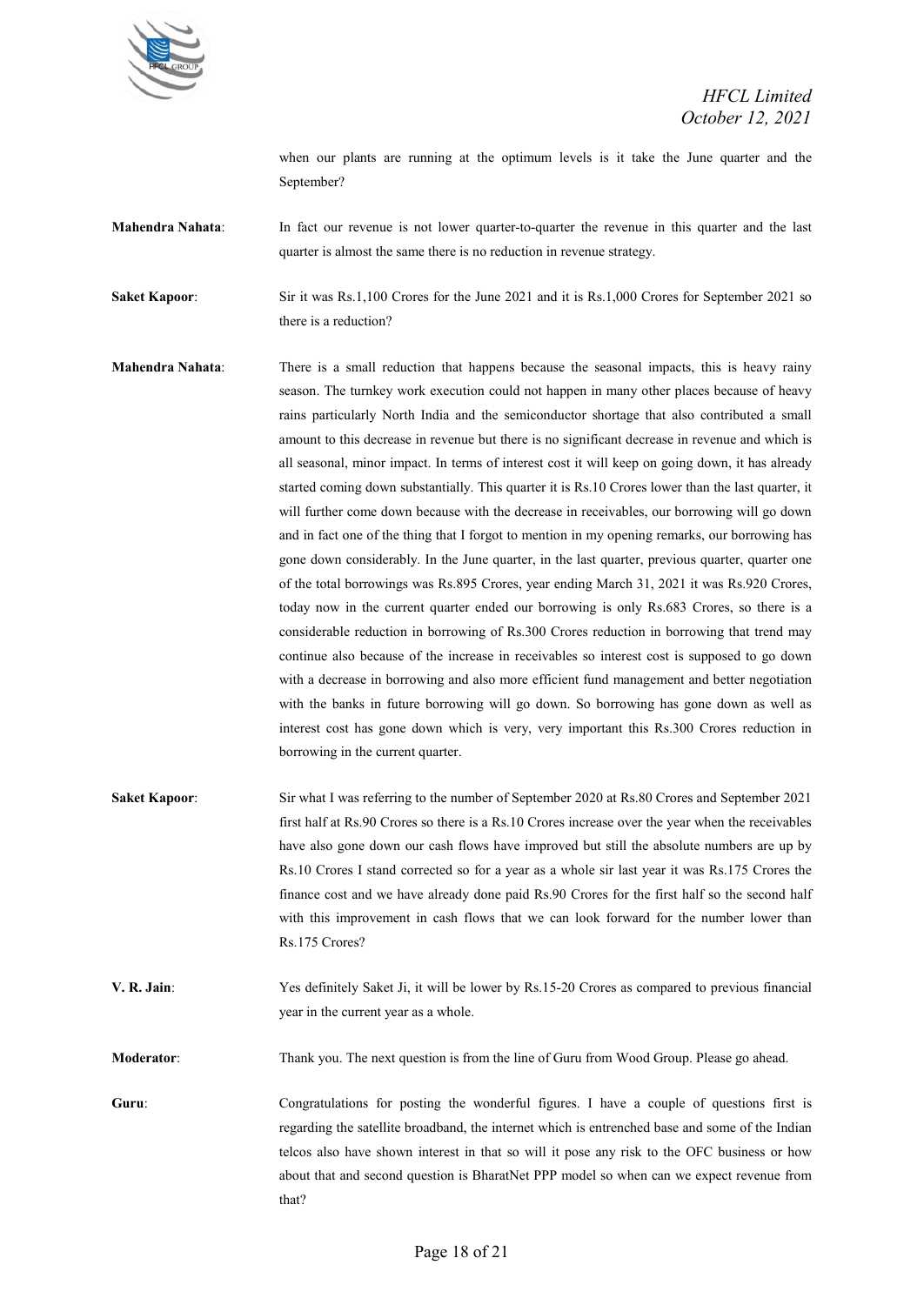

| Mahendra Nahata:        | Look satellite broadband is being talked about and it is a good proposition to have but it is not<br>going to impact fibre optic cable because satellite broadband would be available only to<br>limited number of people for example a Starlink has announced that in India they will take<br>only 2,00,000 subscribers because satellite have only finite amount of bandwidth which they<br>can give and it is mostly targeted to grow our inaccessible areas where there is no terrestrial<br>connectivity available and it is going to be costlier also so satellite broadband does not pose<br>any threat to terrestrial communication which includes fibre optic cable also. It will not have<br>any threat on that because the number of subscribers all put together would not even cross a<br>million or so. So it does not pose any threat any significant or insignificant threat also. So that<br>was your question. What was your second question?             |
|-------------------------|-----------------------------------------------------------------------------------------------------------------------------------------------------------------------------------------------------------------------------------------------------------------------------------------------------------------------------------------------------------------------------------------------------------------------------------------------------------------------------------------------------------------------------------------------------------------------------------------------------------------------------------------------------------------------------------------------------------------------------------------------------------------------------------------------------------------------------------------------------------------------------------------------------------------------------------------------------------------------------|
| Guru:                   | Regarding this BharatNet PPP.                                                                                                                                                                                                                                                                                                                                                                                                                                                                                                                                                                                                                                                                                                                                                                                                                                                                                                                                               |
| <b>Mahendra Nahata:</b> | The BharatNet PPP they have extended the date twice because there has been some discussion<br>on viability gap funding what is this is the right number or the number or the number looks to<br>increased or whatever so that is under discussion so I think it will take at least six months<br>because BharatNet PPP model is finalized and awarded to people. I think it is still six months<br>and then only and the revenue we can look at it in next financial year only.                                                                                                                                                                                                                                                                                                                                                                                                                                                                                             |
| Guru:                   | The last question is regarding the BSNL 4G, I heard that HFCL along with some partner could<br>not continue with that so some I mean do you want that place?                                                                                                                                                                                                                                                                                                                                                                                                                                                                                                                                                                                                                                                                                                                                                                                                                |
| Mahendra Nahata:        | No, it is not a question and we could not continue. We thought that we would be going in for<br>4G for BharatNet and we had applied for that validation, it is still not that we have said that we<br>will not be doing we have sought this core from C-DOT, C-DOT has said that we will be able<br>to give you the indigenous core only after December so we are waiting for that to happen and<br>whenever that happens we will go back to BSNL and ask for a trial and that has been case with<br>us L&T and Tech Mahindra all three of us only TCS is continuing but that also with a limited<br>functionality. They are also not able to meet the entire specification which you saw yesterday<br>in one of the newspaper report, radios are not to the specification so we instead of going ahead<br>with the less specification or limited specification we decided that we should wait and go back<br>to them and our products and the full specification complete. |
| Guru:                   | Thank you.                                                                                                                                                                                                                                                                                                                                                                                                                                                                                                                                                                                                                                                                                                                                                                                                                                                                                                                                                                  |
| Moderator:              | Thank you. The next question is from the line of Dharmesh Kant from ARD Ventures. Please<br>go ahead.                                                                                                                                                                                                                                                                                                                                                                                                                                                                                                                                                                                                                                                                                                                                                                                                                                                                       |
| <b>Dharmesh Kant:</b>   | Congratulations on a very good set of numbers. Sir can you throw some light on the amount of<br>money which you are raising around Rs.750 Crores what are the areas in which it will be apply<br>to?                                                                                                                                                                                                                                                                                                                                                                                                                                                                                                                                                                                                                                                                                                                                                                        |
| Mahendra Nahata:        | Look as I said, the board and shareholders have given approval for raising up to Rs.750 Crores<br>but right now we have not finalized how much is to be raised, when it is to be raised whenever<br>we finalize how much and when we will come back to you with the applications also.                                                                                                                                                                                                                                                                                                                                                                                                                                                                                                                                                                                                                                                                                      |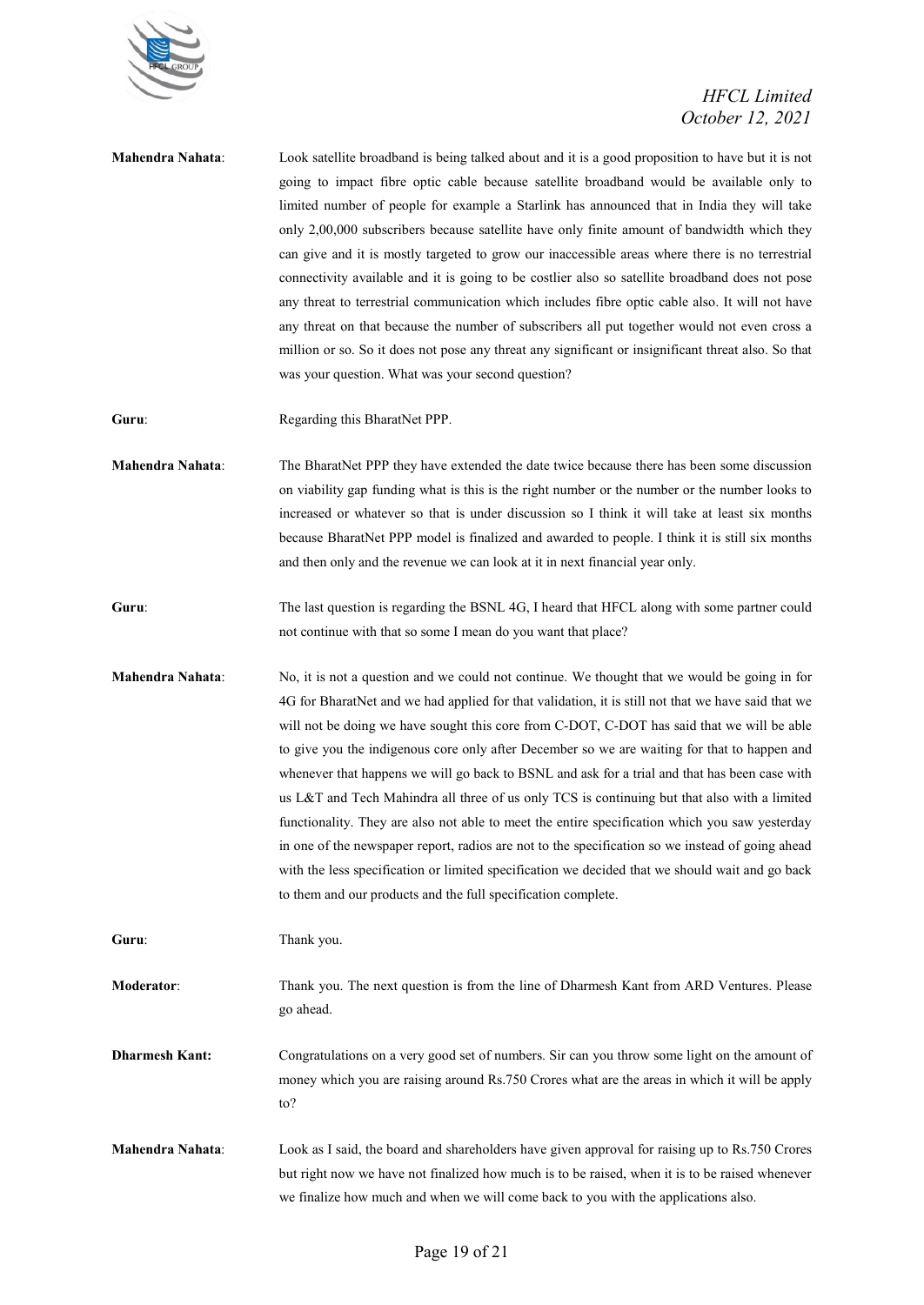

**Dharmesh Kant:** Sir last time in the concall you have given a guidance of around 15-20% on the revenue growth so are we sticking to that for this financial year FY2022? **Mahendra Nahata**: Yes we are sticking to that. It should be around 15% of the revenue growth in the Company in the current financial year. We are sticking to that, absolutely. If you look at our six months results the Rs.1,700 Crores we have been able to get Rs.2,200 Crores. **Dharmesh Kant:** Margins are likely to stick around any operating margins of 15.5%? **Mahendra Nahata**: Margins what we have done in first two quarters it will continue and there should not be any problem in continuing that kind of a margins and the profitability in the next two quarters also. **Dharmesh Kant:** That is all from my end. Thank you so much Sir. **Moderator:** Thank you. The next question is from the line of Abhijit Mitra from ICICI Securities. Please go ahead. **Abhijit Mitra**: Thanks for taking my question. My question is on capex from the first half I could see that including intangibles we would spend around Rs.70 Crores what is your full year capex guidance and which are the key projects that it will be spending on this year? Thank you. **Mahendra Nahata**: Till now we have announced that we would be doing our Rs.210 Crores of capex in the current financial year and of course as I have told you our shareholders have approved further fund raising but if we decide the fund raising and depending upon amount and when there maybe change in this plan, depending upon the fund raising whenever it happens and whenever we decide to do depending upon various options we are getting this would definitely as the possibility of change but right now it is Rs.210 Crores in the whole year. **Abhijit Mitra**: Got it. So the existing Rs.210 Crores could be mainly to increase optical fibre, FTTH cable and the fiber capacity? **Mahendra Nahata**: Yes, it is optical fibre, optical fiber cable and the defence manufacturing. **Abhijit Mitra**: Then R&D capex is included in that, R&D capex whatever you have priced in for? **Mahendra Nahata**: R&D capex is not included in that. That is separate to this. Abhijit Mitra: Thank you. That is all from my side. **Moderator**: Thank you very much. Ladies and gentlemen we will take that as the last question. I will now hand the conference over to the management for closing comments. **Mahendra Nahata**: Thank you very much to all of you for being on this call. As I have been saying that we decided two strategies of the Company which is new products, new geographies we are continuing pretty fast on that, we decided that we would be going to margin accretive products and services, we are on course to do that, we thought of increasing our export, we are on